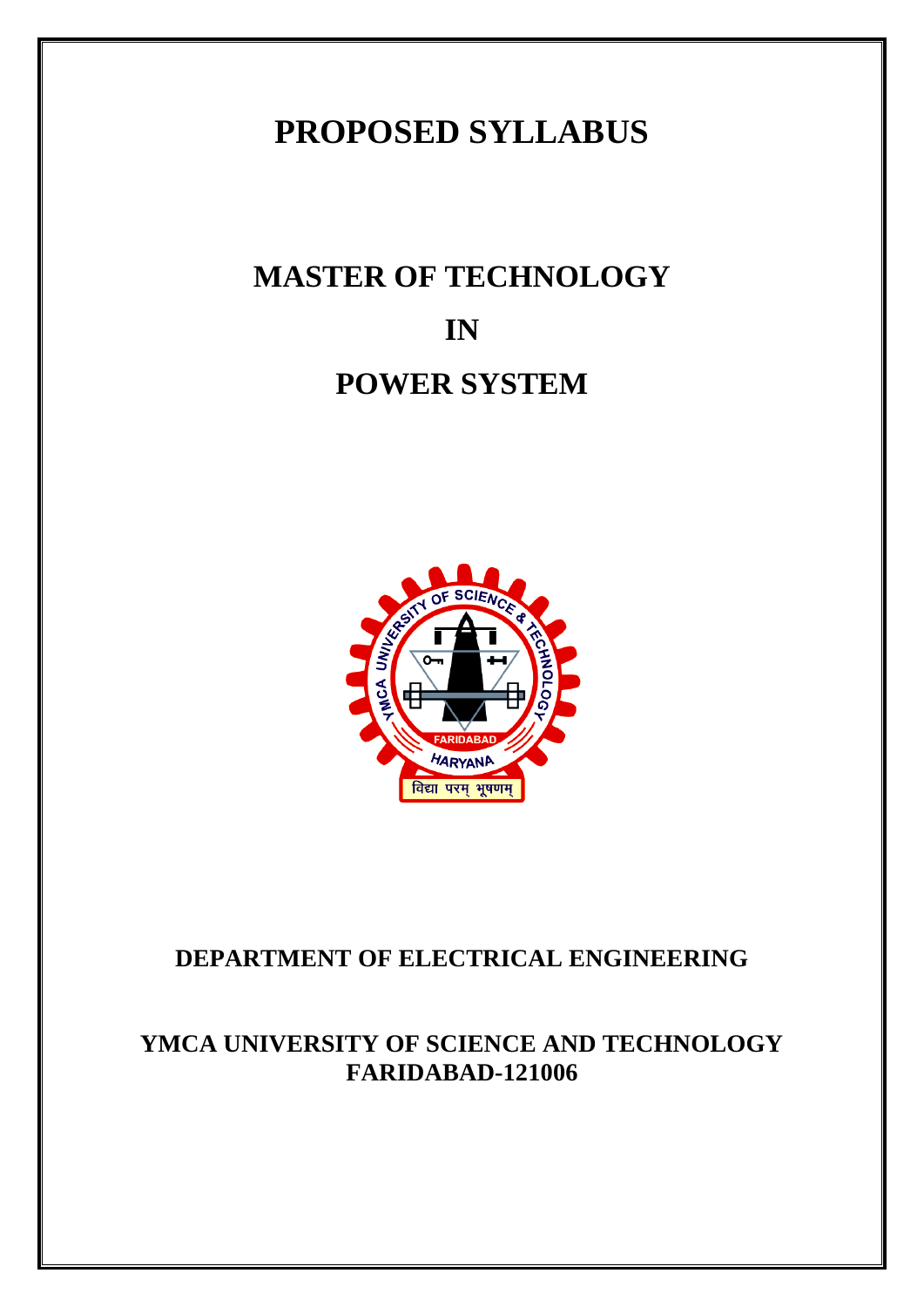# **DEPARTMENT OF ELECTRICAL ENGINEERING YMCA UNIVERSITY OF SCIENCE AND TECHNOLOGY, FARIDABAD**

# **MASTER OF TECHNOLOGY (ELECTRICAL ENGINEERING) POWER SYSTEMS**

# **SEMESTER-I**

| <b>CODE</b>  | <b>COURSE TITLE</b>                                  | <b>TEACHING</b><br><b>SCHEDULE</b> |                          |                          |                | INT. | <b>EXAMINATION</b> |                  | <b>TOTAL</b><br><b>MARKS</b> | Cr |
|--------------|------------------------------------------------------|------------------------------------|--------------------------|--------------------------|----------------|------|--------------------|------------------|------------------------------|----|
|              |                                                      | L                                  | T                        | ${\bf P}$                | <b>TOTAL</b>   |      | <b>THEORY</b>      | <b>PRACTICAL</b> |                              |    |
| EL-<br>601   | Advanced in<br><b>Power Electronics</b><br>Converter | $\overline{4}$                     |                          | $\overline{\phantom{a}}$ | $\overline{4}$ | 40   | 60                 |                  | 100                          | 4  |
| EL-<br>603   | <b>Advanced Power</b><br><b>System Protection</b>    | $\overline{4}$                     |                          | $\overline{\phantom{0}}$ | $\overline{4}$ | 40   | 60                 |                  | 100                          | 4  |
| $EL-$<br>605 | <b>EHV AC/DC</b><br>Transmission                     | $\overline{4}$                     |                          | $\overline{\phantom{a}}$ | $\overline{4}$ | 40   | 60                 |                  | 100                          | 4  |
| EL-<br>607   | Computer<br>Simulation in<br>Power System            | $\overline{4}$                     |                          | $\overline{\phantom{a}}$ | 4              | 40   | 60                 |                  | 100                          | 4  |
| EL-<br>609   | Power system<br>Lab                                  |                                    |                          | $\overline{2}$           | $\overline{2}$ | 60   |                    | 40               | 100                          |    |
| $EL-$<br>611 | <b>MATLAB</b><br>Programming Lab                     |                                    |                          | $\overline{2}$           | $\overline{2}$ | 60   |                    | 40               | 100                          |    |
| EL-<br>613   | Seminar                                              | $\overline{\phantom{a}}$           | $\overline{\phantom{0}}$ | $\overline{2}$           | $\overline{2}$ | 50   |                    |                  | 50                           |    |
|              | <b>TOTAL</b>                                         | 16                                 | $\mathbf{0}$             | 6                        | 22             | 330  | 240                | 80               | 650                          | 19 |

# **SEMESTER-II**

| <b>CODE</b>  | <b>COURSE TITLE</b>                      | <b>TEACHING</b><br><b>SCHEDULE</b> |                |                          |                | INT. | <b>EXAMINATION</b> |                  | <b>TOTAL</b><br><b>MARKS</b> | $\mathbf{C}\mathbf{r}$ |
|--------------|------------------------------------------|------------------------------------|----------------|--------------------------|----------------|------|--------------------|------------------|------------------------------|------------------------|
|              |                                          | L                                  | T              | ${\bf P}$                | <b>TOTAL</b>   |      | <b>THEORY</b>      | <b>PRACTICAL</b> |                              |                        |
| $EL-$<br>602 | Advanced<br><b>Machine Drives</b>        | $\overline{4}$                     |                | $\blacksquare$           | $\overline{4}$ | 40   | 60                 |                  | 100                          | 4                      |
| EL-<br>604   | Power System<br>Dynamics $\&$<br>Control | $\overline{4}$                     |                | $\overline{\phantom{a}}$ | 4              | 40   | 60                 |                  | 100                          | 4                      |
| $EL-$<br>606 | AI Techniques in<br>Power System         | $\overline{4}$                     |                | $\overline{\phantom{0}}$ | 4              | 40   | 60                 |                  | 100                          | $\overline{4}$         |
| $EL-$<br>608 | Power System<br>Operation and<br>Control | $\overline{4}$                     |                | $\overline{\phantom{0}}$ | 4              | 40   | 60                 |                  | 100                          | 4                      |
| $EL-$<br>610 | AI Lab                                   | $\qquad \qquad$                    | $\blacksquare$ | $\overline{2}$           | $\overline{2}$ | 60   |                    | 40               | 100                          |                        |
| EL-<br>612   | Power System<br>Simulation Lab           | ۰                                  |                | $\overline{2}$           | $\overline{2}$ | 60   |                    | 40               | 100                          | 1                      |
| EL-<br>614   | Seminar                                  | $\qquad \qquad$                    | $\blacksquare$ | $\overline{2}$           | $\overline{2}$ | 50   |                    |                  | 50                           | 1                      |
|              | <b>TOTAL</b>                             | 16                                 | $\bf{0}$       | 6                        | 22             | 330  | 240                | 80               | 650                          | 19                     |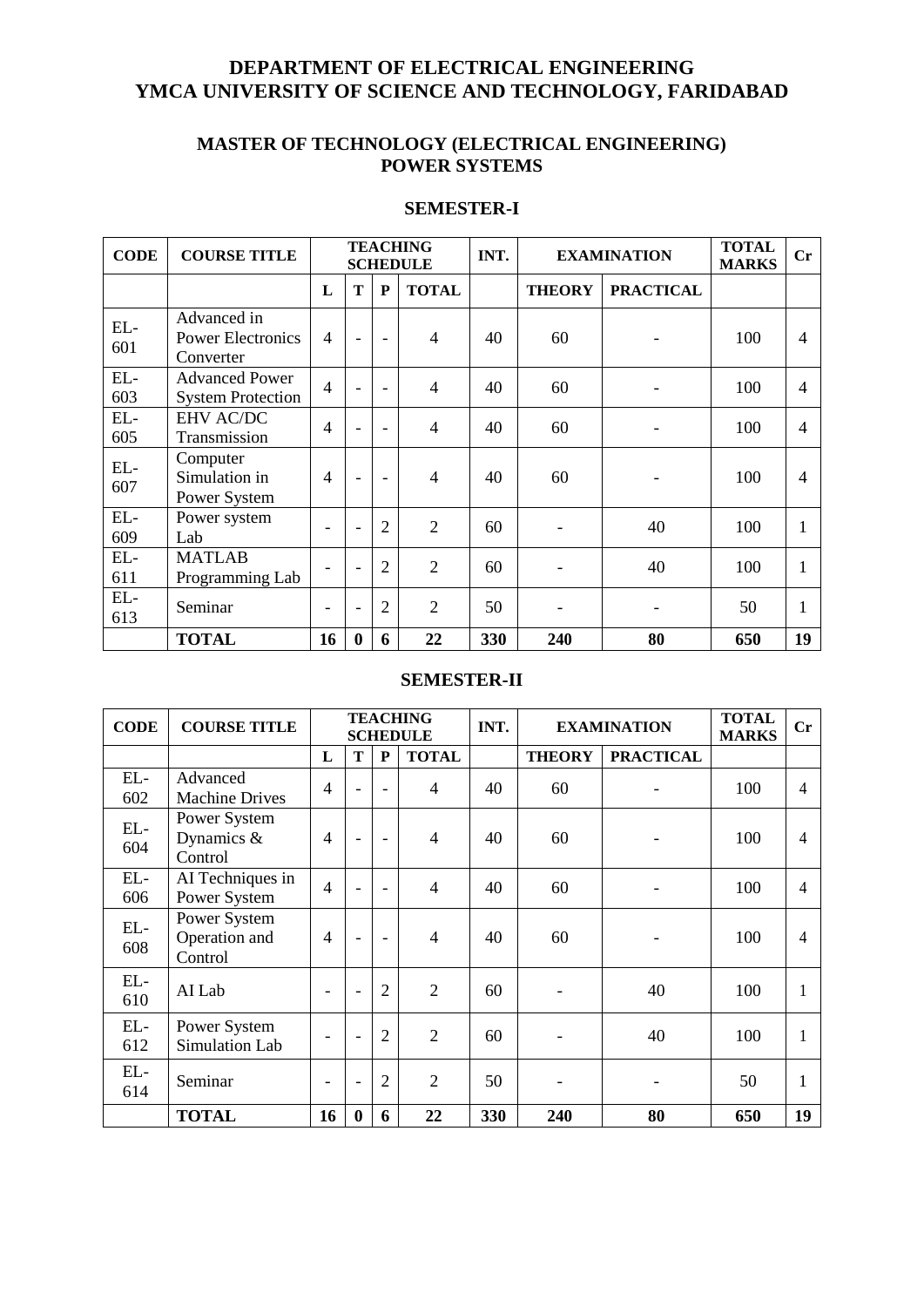# **DEPARTMENT OF ELECTRICAL ENGINEERING YMCA UNIVERSITY OF SCIENCE AND TECHNOLOGY, FARIDABAD**

| <b>CODE</b>  | <b>COURSE TITLE</b>                   | <b>TEACHING</b><br><b>SCHEDULE</b> |                          |                          |                | INT. | <b>EXAMINATION</b> |                  | <b>TOTAL</b><br><b>MARKS</b> | $\mathbf{C}\mathbf{r}$ |
|--------------|---------------------------------------|------------------------------------|--------------------------|--------------------------|----------------|------|--------------------|------------------|------------------------------|------------------------|
|              |                                       | L                                  | T                        | P                        | <b>TOTAL</b>   |      | <b>THEORY</b>      | <b>PRACTICAL</b> |                              |                        |
| EL-<br>701   | Flexible AC<br>Transmission<br>System | $\overline{4}$                     | $\overline{\phantom{a}}$ | $\overline{\phantom{a}}$ | $\overline{4}$ | 40   | 60                 |                  | 100                          | $\overline{4}$         |
| $EL-$<br>703 | Recent Trends in<br>Power System      | $\overline{4}$                     |                          | $\overline{\phantom{a}}$ | $\overline{4}$ | 40   | 60                 |                  | 100                          | $\overline{4}$         |
|              | Elective-I                            | $\overline{4}$                     |                          | $\blacksquare$           | $\overline{4}$ | 40   | 60                 |                  | 100                          | $\overline{4}$         |
|              | Elective-II                           | $\overline{4}$                     | $\overline{\phantom{0}}$ | $\overline{\phantom{a}}$ | $\overline{4}$ | 40   | 60                 |                  | 100                          | $\overline{4}$         |
|              | Minor Project                         | -                                  | $\overline{a}$           | $\overline{4}$           | $\overline{4}$ | 120  |                    | 80               | 200                          | $\overline{4}$         |
|              | <b>TOTAL</b>                          | 16                                 | $\mathbf 0$              | $\overline{\mathbf{4}}$  | 20             | 280  | 240                | 80               | 600                          | 20                     |

## **SEMESTER-III**

## **SEMESTER-IV**

| <b>CODE</b> | <b>COURSE</b><br>TITLE |                          | <b>TEACHING</b><br><b>SCHEDULE</b> |              | <b>INT</b> | <b>EXAMINATION</b> |                  | <b>TOTAL</b><br><b>MARKS</b> | $\bf Cr$ |
|-------------|------------------------|--------------------------|------------------------------------|--------------|------------|--------------------|------------------|------------------------------|----------|
|             |                        | ⊥                        | D                                  | <b>TOTAL</b> |            | <b>THEORY</b>      | <b>PRACTICAL</b> |                              |          |
| EL-702      | Dissertation           | $\overline{\phantom{0}}$ | 24                                 | 24           | 300        |                    | <b>200</b>       | 500                          | 12       |
|             | <b>TOTAL</b>           | ۰                        | 24                                 | 24           | 300        |                    | <b>200</b>       | 500                          | 12       |

Instructions:

- 1. Sessional will be awarded by the teacher in marks only
- 2. Theory paper will be awarded in marks
- 3. Combining the theory and sessional marks university will compute percentage of marks in that subject
- 4. On the basis of combined percentage of marks in a particular paper, the grade will be allocated according to the minutes of the BOS meeting held on 2013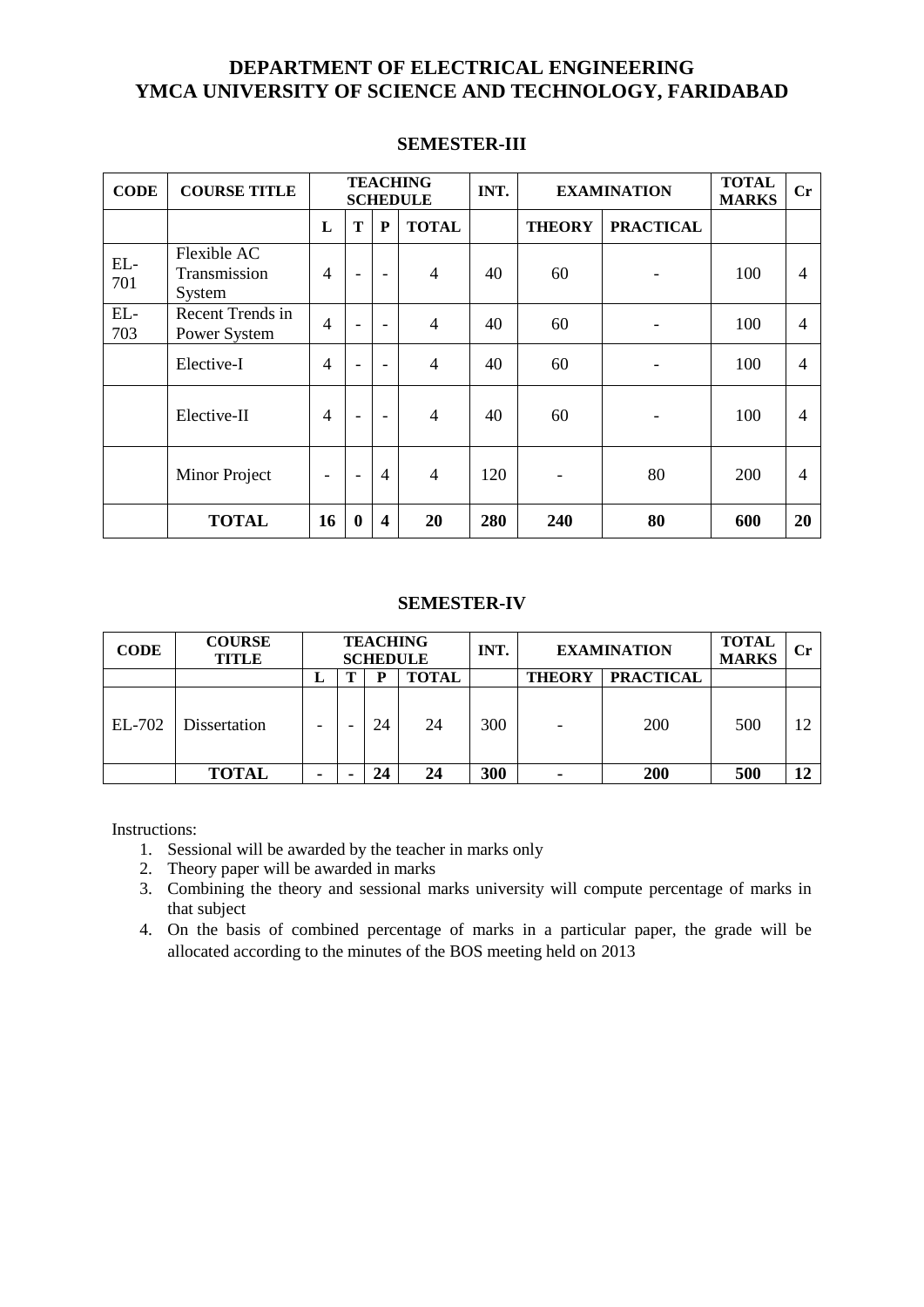# **DEPARTMENT OF ELECTRICAL ENGINEERING YMCA UNIVERSITY OF SCIENCE AND TECHNOLOGY, FARIDABAD**

# **LIST OF ELECTIVES**

# **ELECTIVE-I**

| <b>CODE</b> | <b>COURSE TITLE</b>                          |
|-------------|----------------------------------------------|
| EL-705      | Power Quality                                |
| EL-707      | Advanced Microprocessor and Microcontrollers |
| EL-709      | <b>Power System Transient</b>                |
| EL-711      | <b>Power Plant Instrumentation</b>           |

# **ELECTIVE-II**

| <b>CODE</b> | <b>COURSE TITLE</b>                          |
|-------------|----------------------------------------------|
| EL-713      | Digital Signal Processing                    |
| EL-715      | <b>Computer Communication and Networking</b> |
| EL-717      | <b>Solid State Controller of Drives</b>      |
| $E-601-C$   | Modern Control System                        |
| $E-607-C$   | <b>Optimization Techniques</b>               |

**E-601-C** (Modern Control System) and **E-607-C** (Optimization Techniques) are common with Ist Semester M.Tech Control and Instrumentation.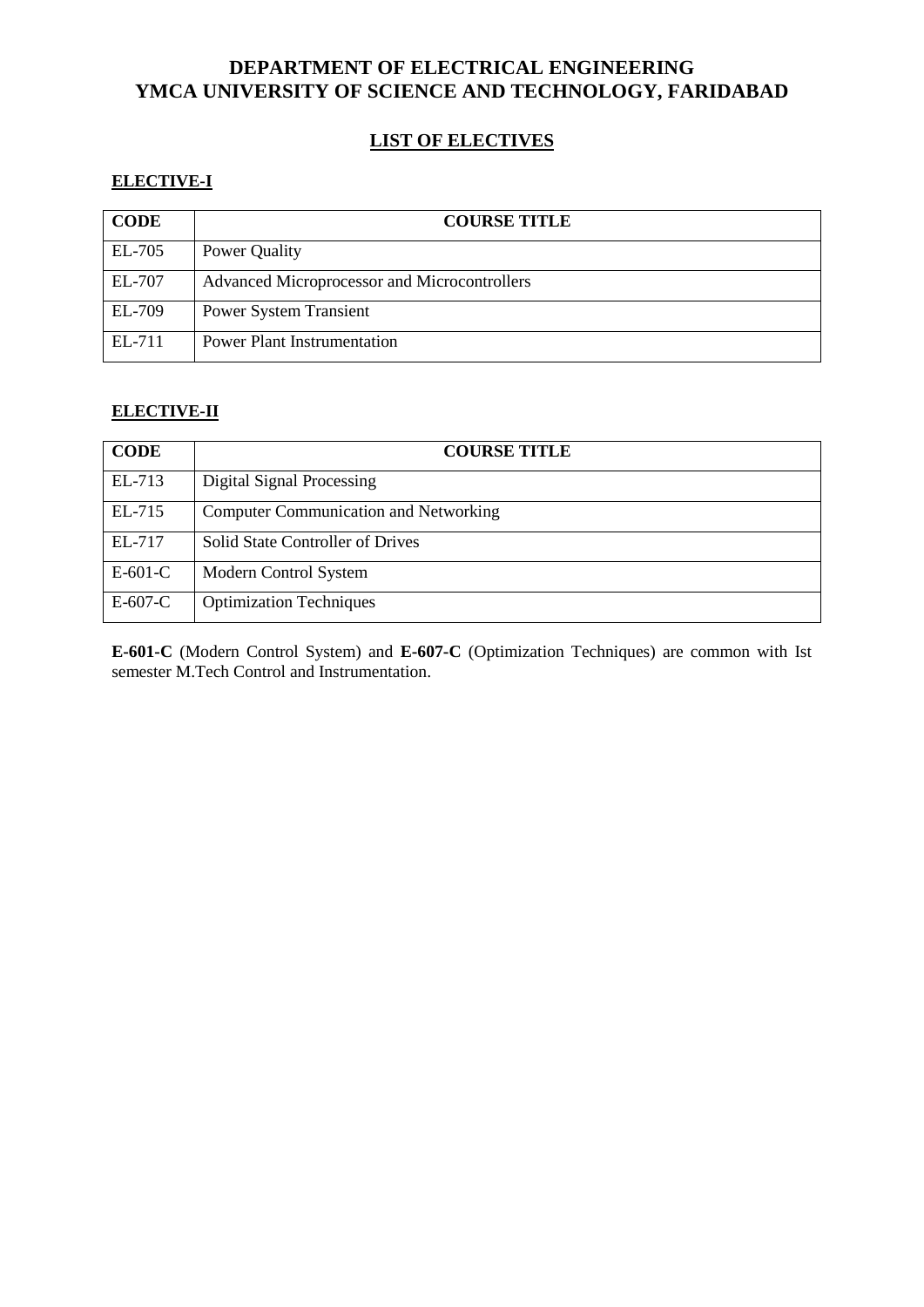#### **EL-601 ADVANCED IN POWER ELECTRONIC CONVERTERS**

**L P Cr**

**4 0 4**

#### **INTERNAL:40 EXTERNAL:60 TOTAL:100**

Switched mode power supply : Forward and flyback converter circuit , operation , Waveforms and design, transformer design for various power supplies , small signal analysis of DC-DC converters and closed loop control ; Resonant DC-DC converters ; operating principle , waveforms , switching trajectory and losses and control ; PWM inverter modulation strategies ; sine wave with third harmonic , space vector modulation and predictive current control techniques , Dynamic braking circuit , input side bidirectional power flow requirement for regeneration, Dual thyristor bridge and PWM rectifier ; Three level inverter ; Basic topology and waveforms , improvements in harmonics and high voltage application ; Resonant ac link/ dc link inverters ; cycloconveters : Circuit , operating principle , control , harmonics , power factor and application Non drive application of power electronic converters ; Back to Back HVDC transmission , induction heating , electronic blast , UPS , Static var compensators and active filters. Industrial PWM driver chips for power supplies such as UC3843 , 3825 or equivalent ; industrial gate driver chips for PWM voltage source inverters with isolation and protection circuits. Intelligent power modules

#### **REFERENCES BOOKS:**

- 1. N.Mohan , T.M. Undeland and W.P. Robbins , Power electronics ; converter, applications and design , Jhon wiley and sons 1989
- 2. R. Bausiere and G.Seguier, power electronics converters Springer Verlag 1987
- 3. D.M.Mitchell , DC- DC switching regulator analysis Mc-Graw Hill 1987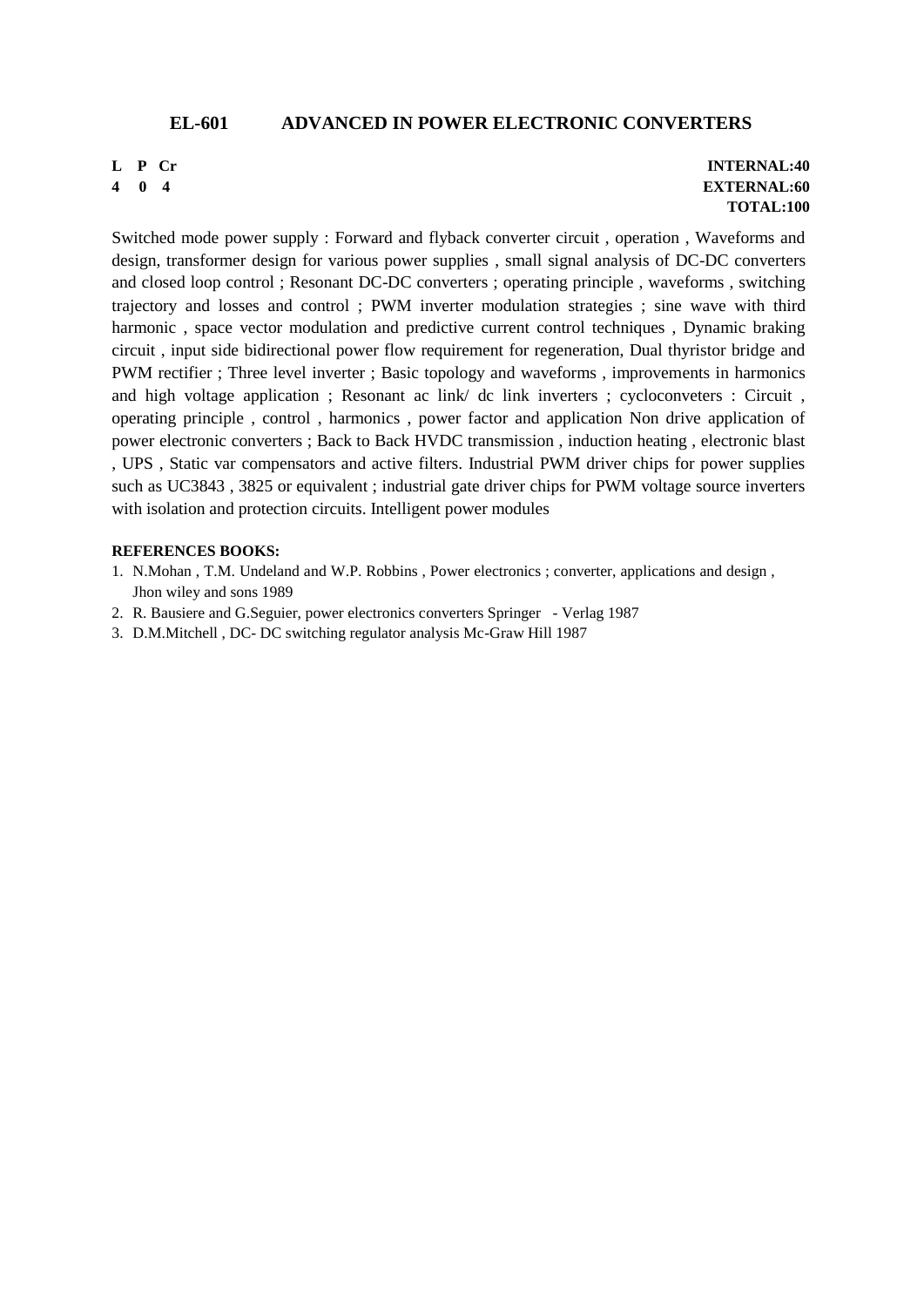# **EL-603 ADVANCES IN POWER SYSTEM PROTECTION**

#### **L P Cr 4 0 4**

**INTERNAL:40 EXTERNAL:60 TOTAL:100**

Introduction: Need for protective systems, Zones of protection, classification or protective relays and protective schemes, Current transformers and potential transformers, Advantages of static relays.

Comparators: general equation of comparators, Analysis for amplitude comparator, analysis for phase comparator, duality between amplitude and phase comparators, different types of amplitude and phase comparators.

Static Relays: Over current relays: Instantaneous over current relays, definite time over current relays, directional over current relay, comparison with conventional relays, differential relays, operating and restraining characteristics, types of differential relays, comparison with conventional relays, distance relays, impedance relays, reactance relays, mho relay quadrilateral relays, elliptical relays, comparison with conventional relays.

Distance protection: Principle of distance relaying, time grading of distance relays, schemes of distance protection, distance protection by impedance, reactance and mho relays, Effect of power swings on the performance of distance relays.

Pilot relaying schemes: Pilot wire protection, carrier current protection.

Protection of Generators and Motors: Types of faults, Stator and rotor protection against various types of faults. Protection of Transformers: Types of faults, differential protection schemes, harmonic restraint relay, over flux protection, earthing transformer protection.

Bus Zone Protection: Types of Bus-bar faults, differential current protection frame leakage protection. Microprocessor based protective relays: Over current relay, impedance relay, reactance relay, mho relay, microprocessor based distance relaying.

Testing and maintenance of static relays

#### **REFERENCES:**

- 1. TSM Rao, "Power System Protection Static Relays", Tata McGraw Hill.
- 2. S.P Patra, S.K Bl,lsu and S. Choudhary, "Power System Protection", Oxford IBH Pub.
- 3. S. Ravindernath and M. Chander, "Power System Protection and Switchgear", Wiley Eastern Ltd.
- 4. Badri Ram and Vishwakarma, Power System Protection and Switchgear, TAT A McGraw Hill.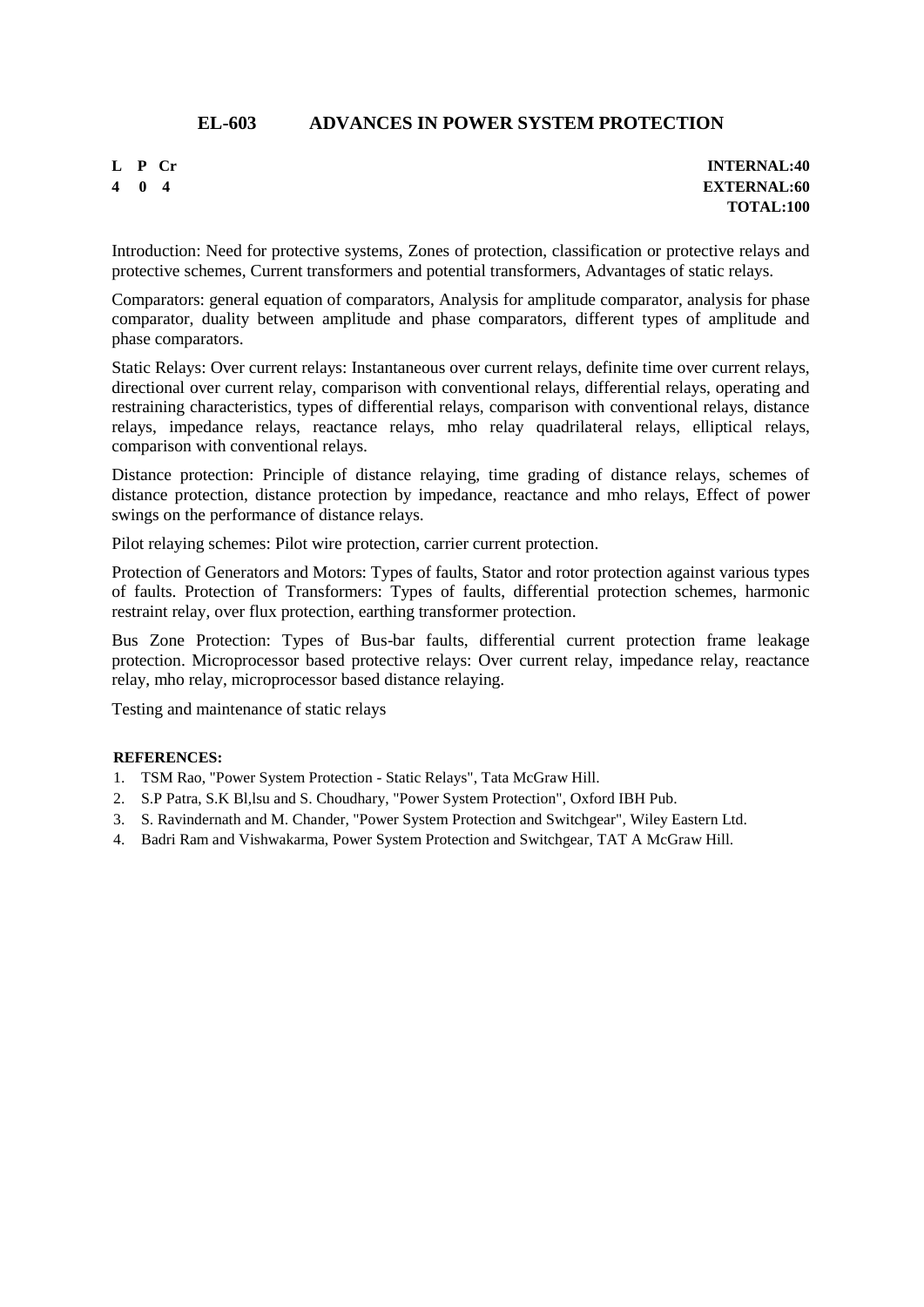#### **EL-605 EHV AC/DC TRANSMISSION**

**L P Cr 4 0 4**

**INTERNAL:40 EXTERNAL:60 TOTAL:100**

EHV AC Transmission Bulk power transmission over long distance, need for EHV transmission problems of EHV transmission, Power Handling capacity and surge impedance loading. Current carrying capacity of conductor. Choice of economic voltage, standard transmission voltages. Bundled Conductors: Properties of bundled conductors, geometric mean radius of bundle, inductance and capacitance, Voltage gradients of conductors, maximum surface voltage gradients of bundled conductors, maximum surface electric fields for bundled and single conductor lines. Electrostatic fields of EHV lines. Effect of E.S. field on Humans, Animals and Plants. Series and Shunt compensation : Effect of series capacitors, location of series capacitors. Sub-synchronous resonance in series capacitor compensated lines and counter measures. Shunt compensation Variation of no load receiving end voltage, Static VAR Systems : TCRFC, TCR, TSCTCR and MSCTCR Schemes. HVDC Transmission Rectification: The 3phase Bridge rectifier or Graetz circuit, Inversion, Kinds of D.C links, Paralleled and Series connection of thyristors, Power flow in HVDC transmission system. Converter Station: Major components of a converter station converter unit, filters, reactive power source. Ground return and ground electrode. Basic principles of DC link control: Converter control characteristics, firing angle control and extinction angle control. Parallel operation of D.C. link with A.C. transmission line, Introduction to Multi-terminal HVDC Systems and HVDC Circuit Breakers, Comparison between AC and DC transmissions, break even distance for overhead transmission lines and underground cables, Application of HVDC transmission

#### **REFERENCES BOOKS :**

- 1. Rakosh Das Begamudre, "Extra High Voltage AC Transmission Engineering" Revised Second Edition, John Wiley.
- 2. K.R. Padiyar, "HVDC Power Transmission System", Second revised Edition, New Age Int. 2012
- 3. S. Rao, "EHV-AC and HV DC Transmission Engineering Practice", Khanna Publishers.
- 4. Arrillaga J "High Voltage Direct current Transmission" 2nd Edition (London) Peter Peregrinus, IEE, 1998.
- 5. Hingorani HG and Gyugyi L "Understanding FACTS-concepts and Technology of Flexible AC Transmissions Systems" New York, IEEE Press,2000.
- 6. Padiyar K R "FACTS controllers in Power Transmission and distribution" New Delhi, New Age Int. publishers 2007.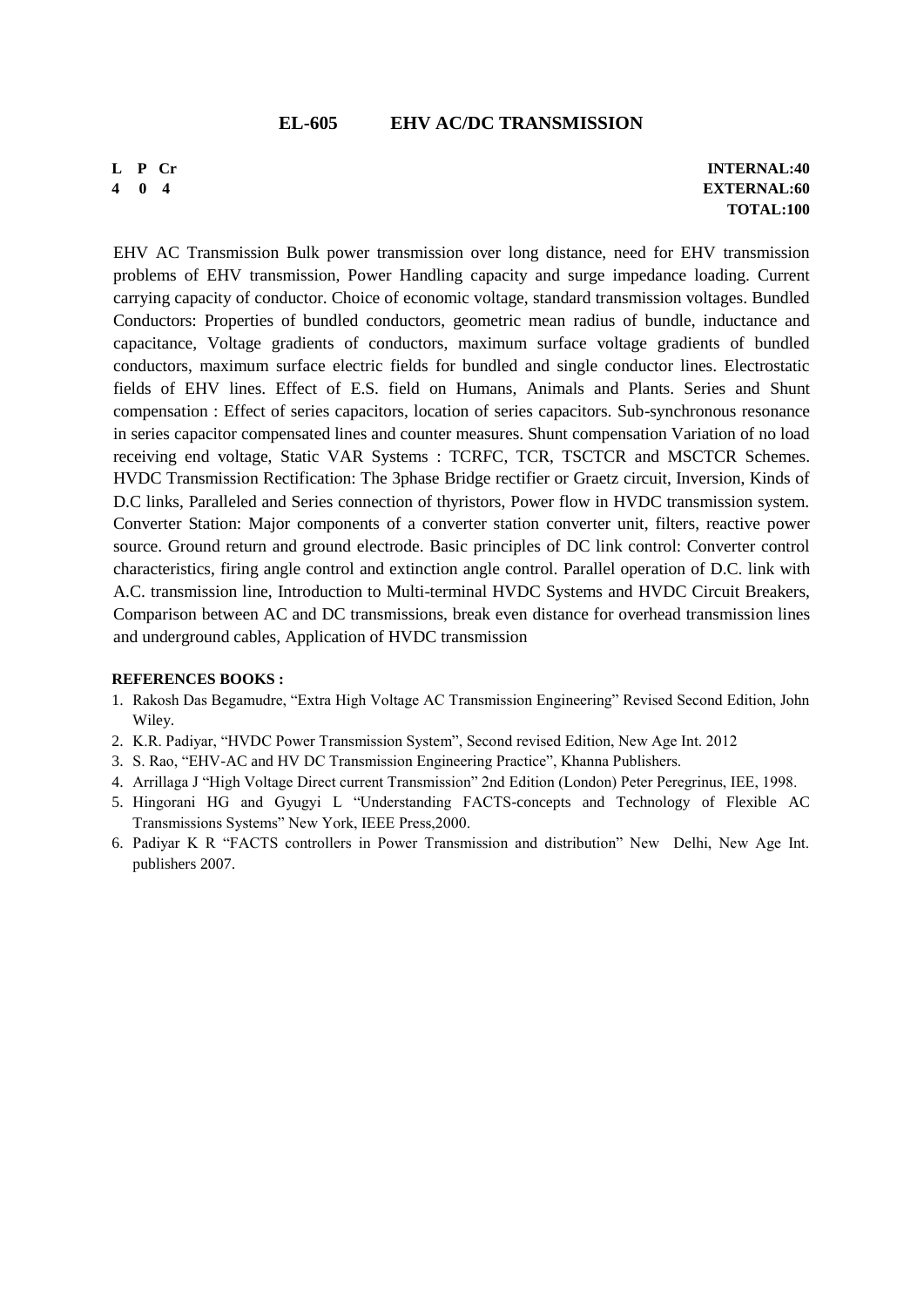# **EL-607 COMPUTER SIMULATION IN POWER SYSTEM**

# **L P Cr**

**4 0 4**

**INTERNAL:40 EXTERNAL:60 TOTAL:100**

Review of matrix operations, graph theory and various circuit incidence matrices, primitive network and matrix, formation of various network matrices by singular transformation interrelations. Building algorithm for bus impedance matrix, modification of bus impedance matrix for change of reference bus for network changes, formation of bus admittance matrix and modification, gauss elimination, node elimination (kron reduction), LU Factorization, schemes of ordering sparsity, calculation of Zbus element for Y-bus. Load flow studies, its importance. Classification of busses, load flow techniques, interactive solutions and computer flow charts using Gauss-Siedel and Network-Raphson methods, decoupled and fast decoupled load flow solution, representation of regulation and off nominal ration transformers, tie-line control, comparison of methods.

Introduction to AC-DC load flow problems: formation and solutions

Power system security, contingency analysis using Z bus using sensitivity factors, Introduction to state estimation, maximum likelihood weighted least square error estimation, state estimate of an AC network.

Short circuit studies symmetrical and unsymmetrical faults, algorithm for calculating system condition after the occurrence of fault, short circuit studies using bus admittance matrix, direct short circuit, comparison between symmetrical components and phase coordinate method.

# **REFERENCES**

- 1. G.W. Stagg and A.H EI-Abaid, "computer methods in power system analysis" , McGraw Hill, New York. G.L Kusic, "computer aided power system analysis", Prentice Hall of India, New Delhi.
- 2. John J. Grainger and W.D Stevenson, "Power System Analysis", McGraw Hill, New York, 1994.
- 3. A.J Wood and W.F Wollenberg, "Power Generation, operation and control", 2<sup>nd</sup> Edn, John and sons, New York, 1996
- 4. O.I Elgerd, "Electric Energy Systems Theory: an introduction", McGraw Hill , New York, 1982. J.Arrillaga, C.P. Arnold and Harker, " computer modeling of electrical power systems "John Wiley and sons.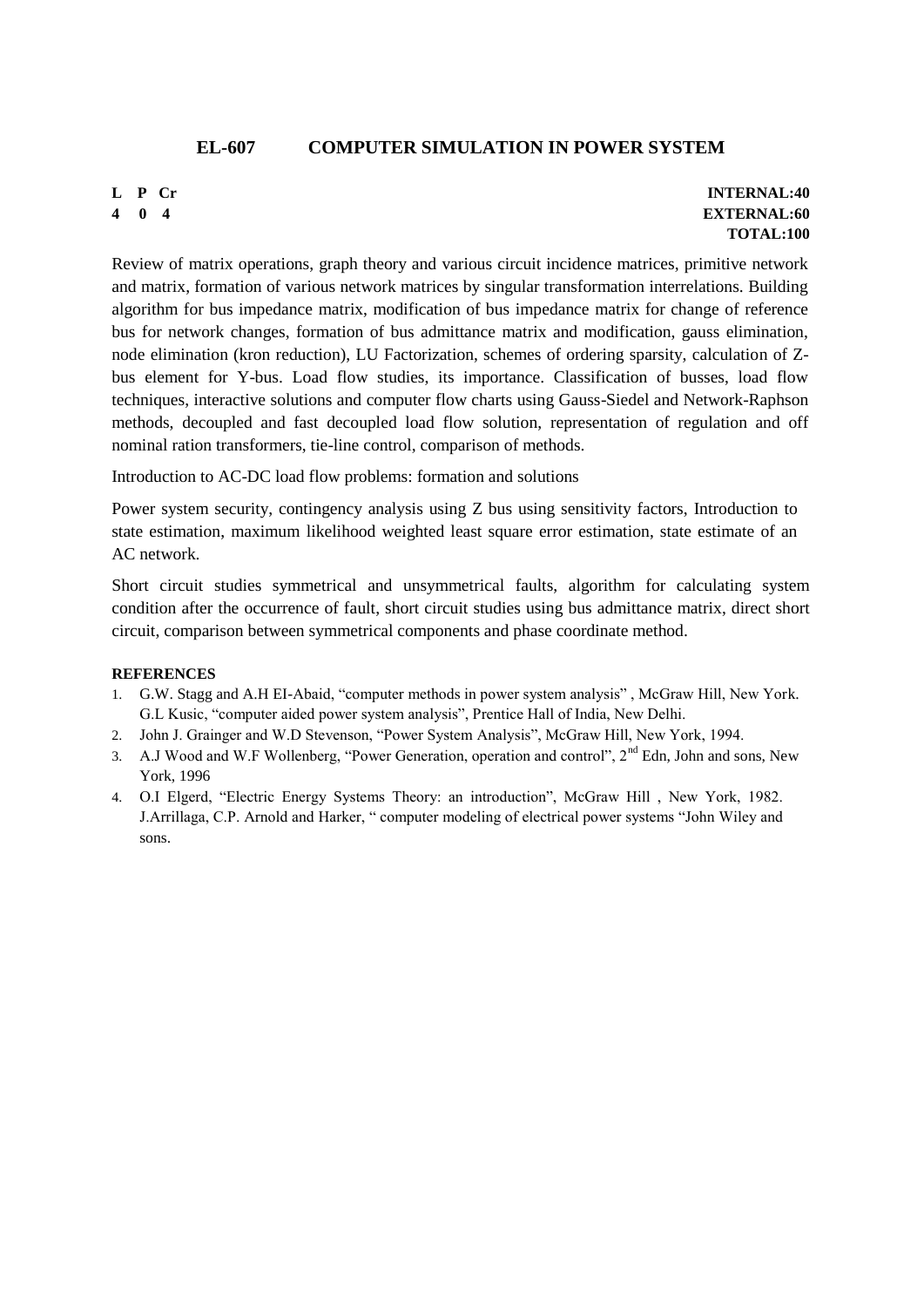# **EL-609 POWER SYSTEMS LABORATORY**

- **L P Cr**
- **0 2 1**

- 1. Determination of Sub-Transient Reactance of a Salient Pole Machine.
- 2. Determination of Sequence Impedances of a Cylindrical Rotor Synchronous Machine.
- 3. Fault Analysis of
	- i) LG Fault
	- ii) LL Fault
	- iii) LLG Fault
	- iv) LLLG Fault
- 4. Power Angle Characteristics of a Salient Pole Synchronous Machine.
- 5. Equivalent Circuit of a Three Winding Transformer.
- 6. Characteristics of IDMT Over Current Relay (Electro Magnetic Type).
- 7. Characteristics of Static Negative Sequence Relay.
- 8. Characteristics of Over Voltage Relay.
	- i) Electromagnetic Type
	- ii) Microprocessor Type
- 9. Characteristics of Percentage Biased Differential Relay.
	- i) Electromagnetic Type
	- ii) Static Type
- 10. Simulation of 220KV Transmission line model.
	- i) Ferranti Effect
	- ii) Transmission line parameter
	- iii) Surge Impedance loadings
	- iv) Voltage control methods
- 11. Transformer Oil Testing.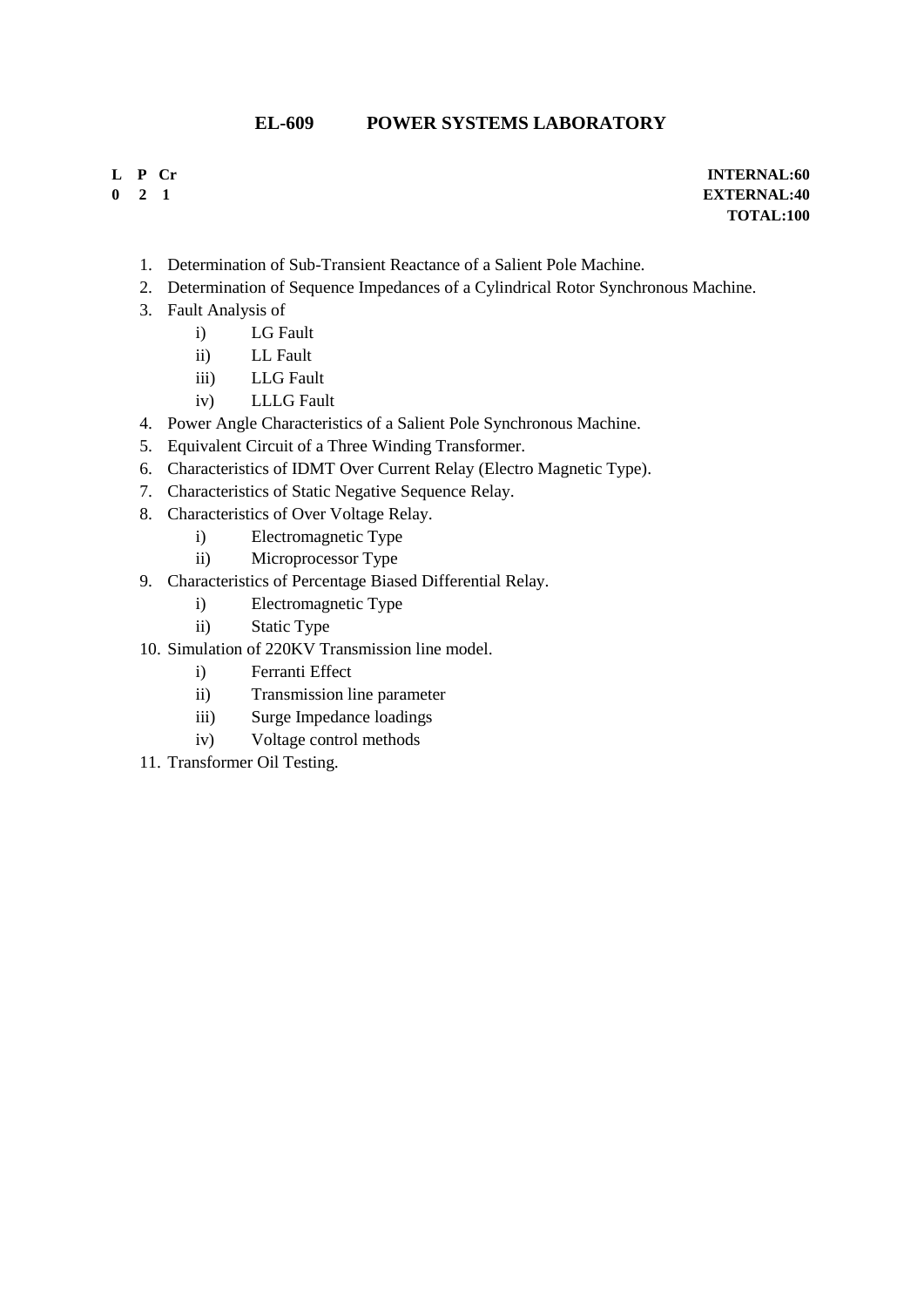#### **EL-611 MATLAB PROGRAMMING LAB**

**L P Cr 0 2 1**

- 1. Basics of MATLAB matrices and vectors, matrix and array operations, Saving and loading data, plotting simple graphs, scripts and functions, Script files, Function files, Global Variables, Loops, Branches, Control flow, Advanced data objects, Multi-dimensional matrices, Structures, Applications in linear algebra curve fitting and interpolation. Numerical integration, Ordinary differential equation.
- 2. **Simulink:** Idea about simulink, problems based on simulink.
- 3. Formulation of Bus Incidence matrices, A,B,C using MATLAB
- 4. Formulation of Ybus with matrix A and using direct approach/Formulation of Jacobian matrix.
- 5. Formulation of Zbus using Zbus building algorithm
- 6. Short circuit studies using Zbus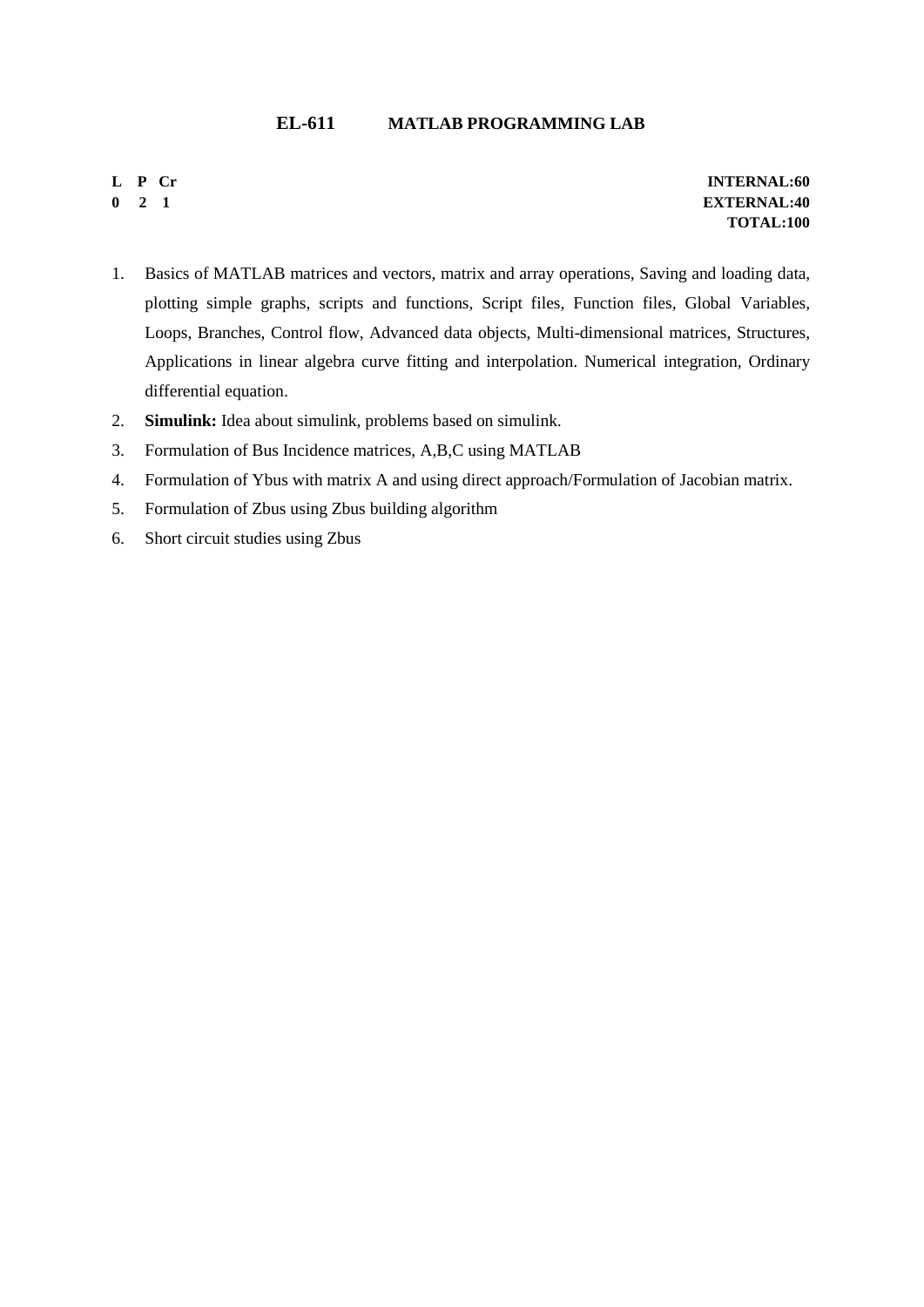#### **EL-602 ADVANCED MACHINE DRIVES**

#### **L P Cr 4 0 4**

**INTERNAL:40 EXTERNAL:60 TOTAL:100**

Separately Excited D.C motor Drive, Operating limits using armature voltage control and field control technique, Dynamic model(Armature voltage control only) of machine and converters (continues conduction only), open loop dynamic performance, starting and reversal time, energy consumption, closed loop control using single (speed) and loops (speed ,current), implementation using circulating current type, three phase dual converter and four quadrant transistorized chopper state feedback control and sliding mode control of separately excited D.C machine, modeling and control of separately excited D.C machine in field weakening region and discontinuous converter conduction mode, control of D.C series machine .Review of variable frequency of three phase symmetrical induction machine, scalor control methods(constant V/f and air-gap flux control),vector control of induction machine, methods of flux sensing/estimation. Implementation of IRFO scheme using current controlled PWM VSI, implementation of DSFO scheme using GTO CSI, effect of machine parameter variation on the performance of vector controlled permanent magnet machine control. Introduction to speed control of switched reluctance machine .Induction motor drive, speed sensor less control, flux observation, DTC, speed control of wound rotor induction motors: static rotor resistance control, static scherbius drive using line commutated converter cascade , harmonic and power factor, vector control of wound rotor IM using self commutated converter cascade and improvement in power factor, introduction to variable speed constant frequency generation: control of wound field synchronous machine: constant V/f control, scalar self control (commutator less motor) , vector control: control of permanent magnet synchronous machine: Brushless D.C machine, surface permanent machine and interior.

#### **REFRENCES**

- 1. G.K. Dubey " Electric drives"
- 2. Electric Drives by De And Den ; PHI
- 3. DC Drives by P.C.Sen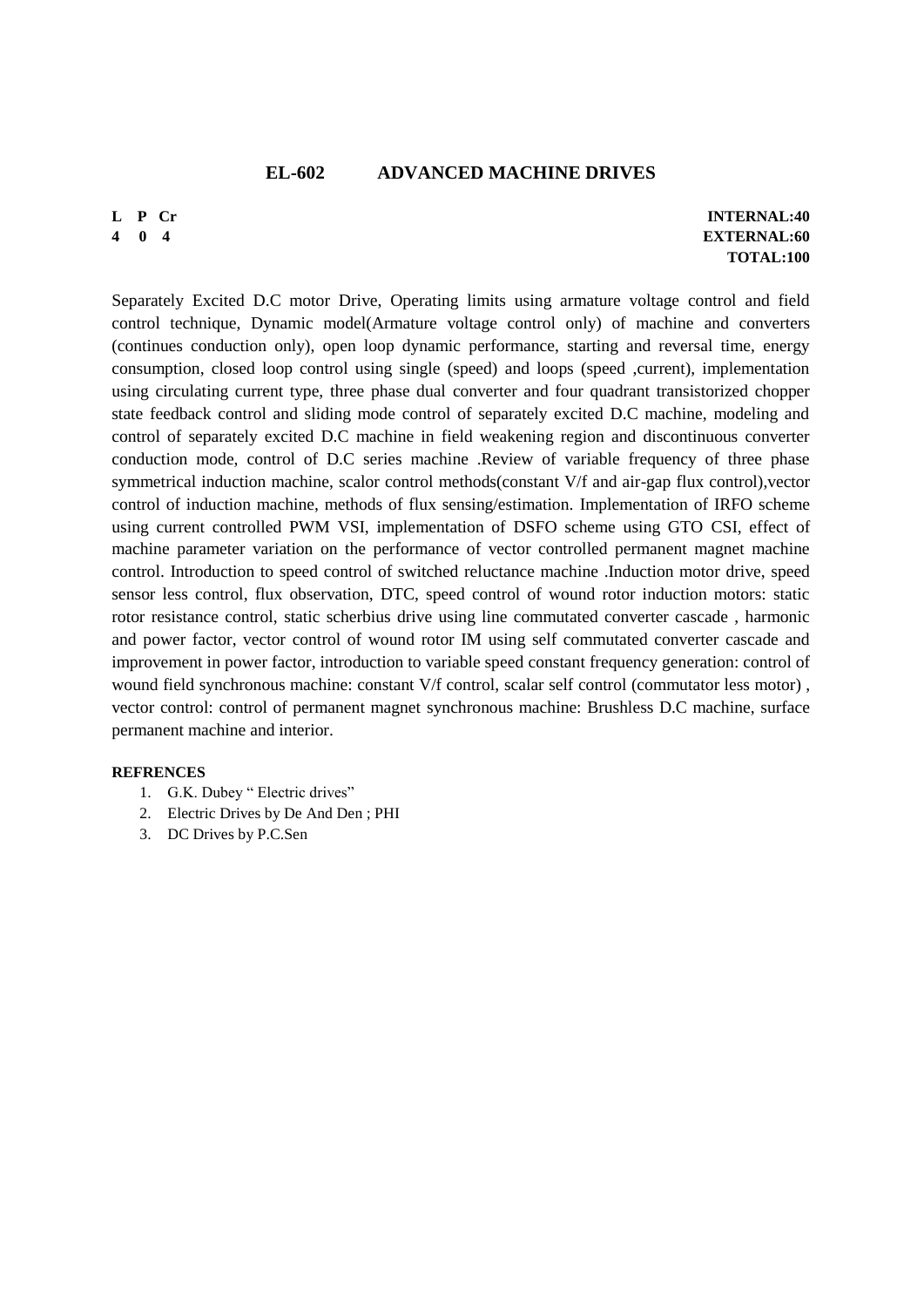# **EL-604 POWER SYSTEM DYNAMICS AND CONTROL**

# **L P Cr**

**4 0 4**

**INTERNAL:40 EXTERNAL:60 TOTAL:100**

Introduction Basic Concepts, Definitions and Classification of Power System Stability

Synchronous machine modeling for stability studies: Basic equations of a synchronous machine, the dq0 transformation, per unit representation, equivalent circuits for direct and quadrature axes, steady state analysis, transient performance, magnetic saturation', equations of motion, swing equation, simplified model with ammortisseurs neglected, constant flux linkage model.

Excitation and prime mover controllers: Elements of excitation systems, types of excitation system, DC AC and static excitation systems, system representation by block diagram and state equations, prime mover control system.

Small signal stability of power systems: Fundamental concepts of stability of dynamic systems, Eigen properties of the state matrix, small signal stability of a single machine infinite bus system, effects of excitation system, power system stabilizers, system state matrix with amortisseurs, small signal stability of multi machine systems. Use of PSS to improve small signal stability

Transient stability: Equal area criterion, numerical integration methods, simulation of power system dynamic response, direct methods of transient stability analysis - description of transient energy function approach, limitations of the direct methods. Methods of improving transient stability

Voltage stability: Basic concepts related to voltage stability, voltage collapse, voltage stability analysis static and dynamic analysis, the continuation power flow analysis, prevention of voltage collapse.

#### **REFERENCE BOOKS:**

- 1. P.M. Anderson and A.A.Found, "Power system control and stability", the Iowa State Univ Press, 1977.
- 2. R.T.Byerly and E. W.Kimbark, "Stability of large electric power system", IEEE Press, 1974.
- 3. V.A.Venikov, "Transient process in electrical power system" Mir Publishers, Moscow, 1977.
- 4. Y.N.Yu, "Electric power system dynamics", Academic press 1983.
- 5. M.A. Pai, "Power system stability analysis by direct method ofliapunov", 1981.
- 6. M.Payella and P.G. Murphy, "Transient stability from theory to practice" John Wiley, New York, 1993.
- 7. K.R. Padyar, "power system dynamics, stability and control", John Wiley, Singapore, inbrlie publishing, Bangalore.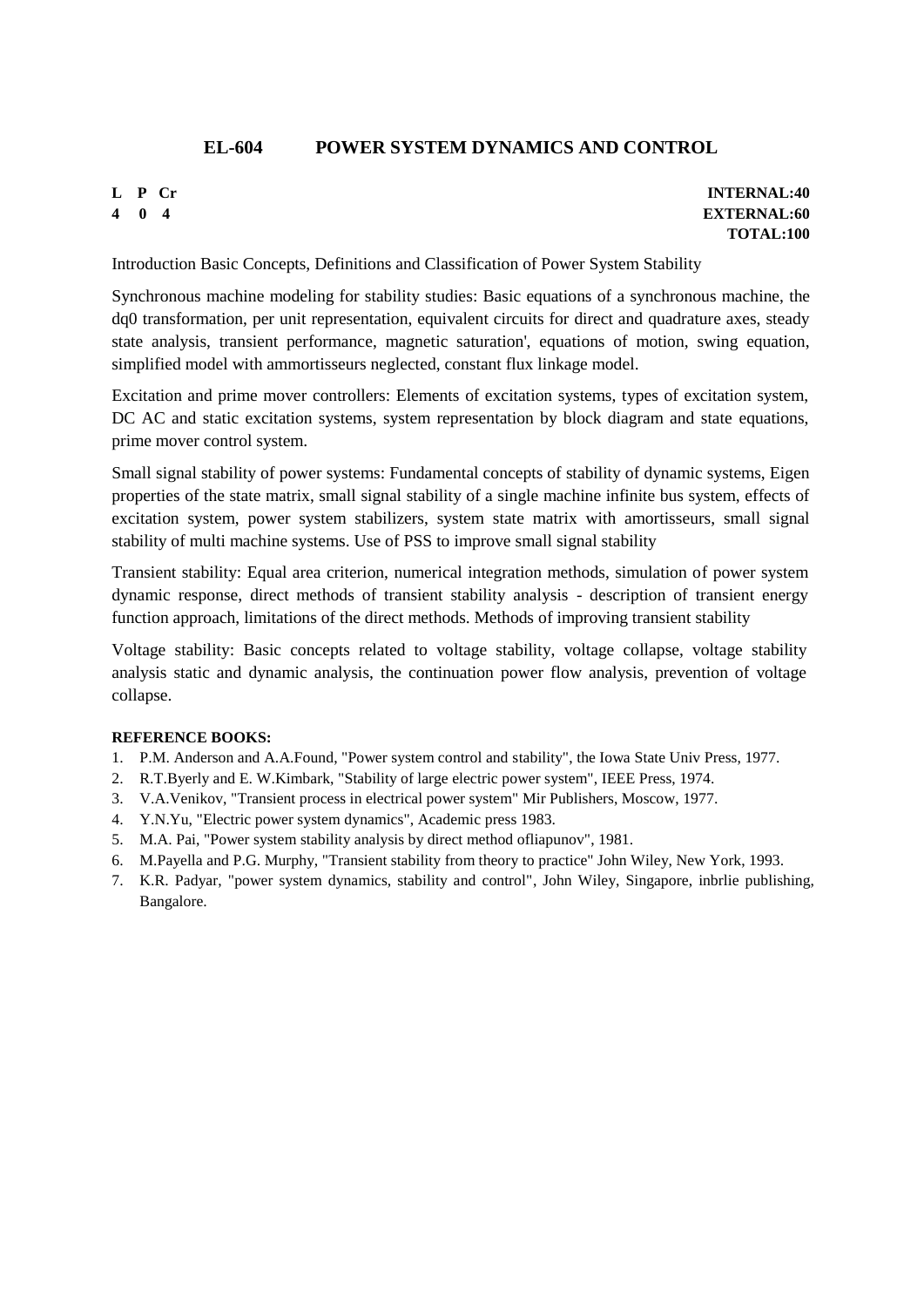# **EL-606 AI APPLICATIONS IN POWER SYSTEMS**

# **L P Cr**

**4 0 4**

# **UNIT-I-**

**Artificial Intelligence:** Definition, problem solving methods, searching techniques, knowledge representation, reasoning methods, predicate logic, predicate calculus, multivalue logic

#### **UNIT-II**

**Fuzzy Logic:** Concepts, fuzzy relations, membership functions, matrix representation, defuzzification methods

#### **UNIT-III**

**Artificial Neural Network:** Introduction, multi-layer feed forward networks, back propagation algorithms, radial basis function and recurrent networks

#### **UNIT-IV**

**Evolutionary Techniques**: Introduction and concepts of genetic algorithms and evolutionary programming

#### **UNIT-V**

**Hybrid Systems**: Introduction and Algorithms for Neuro-Fuzzy, Neuro-Genetic, Genetic-Fuzzy systems

#### **UNIT-VI**

**Application of AI Techniques:** Load forcasting, load flow studies, economic load dispatch, load frequency control, reactive power control, speed control of DC and AC motors

#### **TEXT BOOKS/REFERENCES:**

- 1. NP Padhy , Artificial Intelligence and Intelligent Systems, Oxford University Press
- 2. Rajasekaran S. and Pai G.A.V., "Neural Networks, Fuzzy Logic and Genetic Algorithm Synthesis and applications", PHI New Delhi.
- 3. Lin C. and Lee G., "Neural Fuzzy Systems", Prentice Hall International Inc.
- 4. Goldberg D.E. "Genetic Algorithms in Search Optimization & Machine Learning", Addition Wesley Co., New York.
- 5. Kosko B., "Neural Networks & Fuzzy Systems A dynamical systems approach to machine intelligence, Prentice Hall of India.
- 6. Taylor C.W., "Power System stability" Mc-Graw Hill, New York.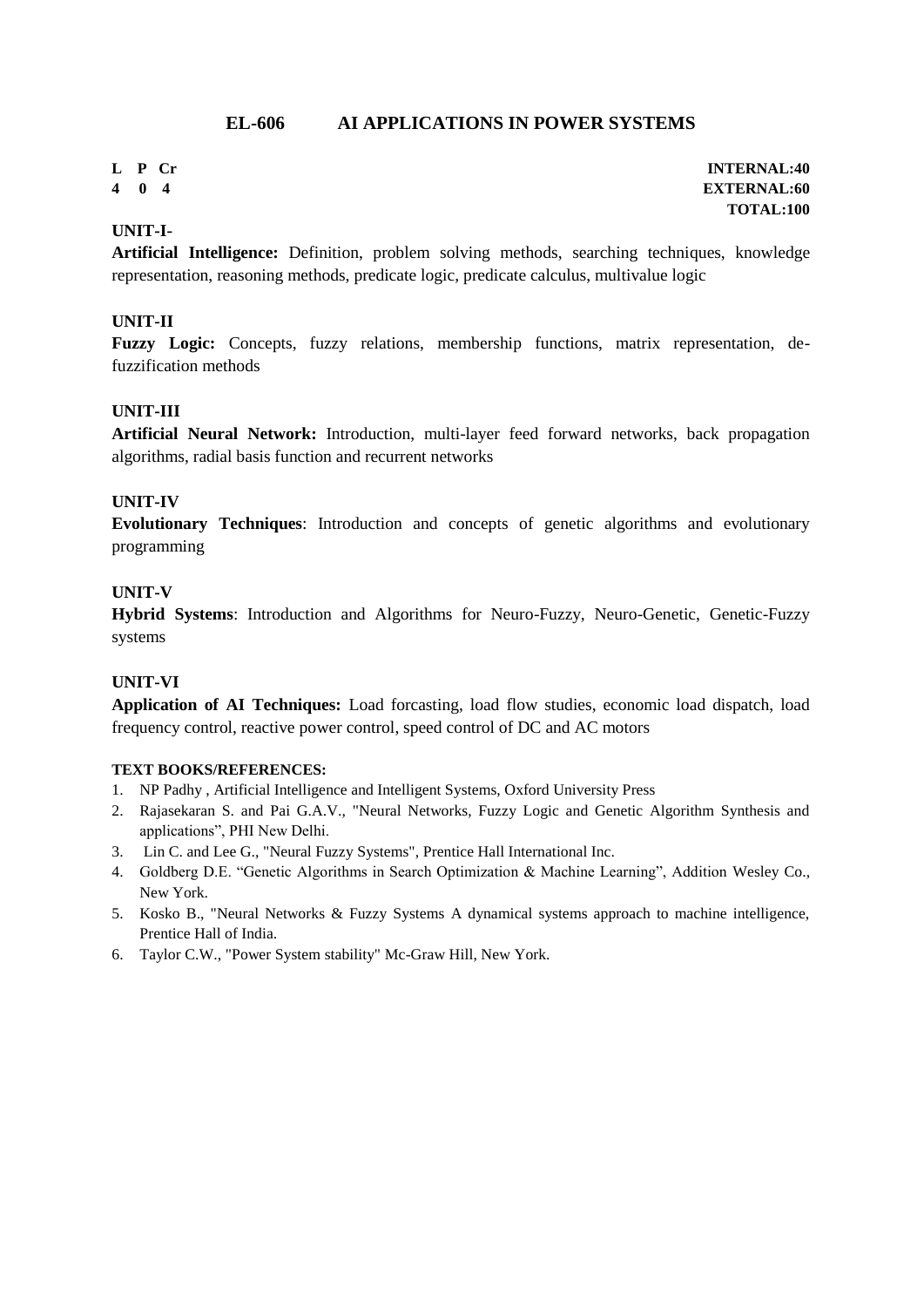# **EL-608 POWER SYSTEM OPERATION & CONTROL**

# **L P Cr**

**4 0 4**

# **UNIT-I**

Load Forecasting: Introduction, Estimation of Average and trend terms, Estimation of periodic components, Estimation of Stochastic components: Time series approach, Auto- Regressive Model, Auto-Regressive Moving, Average Models, Kalman Filtering Approach, On-line techniques for non stationary load prediction.

# **UNIT-II**

Unit Commitment: Constraints in unit commitment, Spinning reserve, Thermal unit constraints, Other constraints – Solution using Priority List method, Dynamic programming method, Forward DP approach Lagrangian relaxation method , adjusting λ

# **UNIT-III**

Generation Scheduling: The Economic dispatch problem, Thermal system dispatching with network losses considered, The Lambda, iteration method, Gradient method of economic dispatch, Economic dispatch with Piecewise Linear cost functions, Transmission system effects, A two generator system, coordination equations, Incremental losses and penalty factors, Hydro Thermal Scheduling using DP.

#### **UNIT-IV**

Control of Power Systems: Review of AGC and reactive power control -System operating states by security control functions , Monitoring, evaluation of system state by contingency analysis – Corrective controls (Preventive, emergency and restorative), Energy control center – SCADA system

– Functions – monitoring , Data acquisition and controls – EMS system.

# **UNIT-V**

State Estimation: Introduction to state estimation, Maximum likelihood Weighted Least Squares Estimation: - Concepts – Matrix formulation - Example for Weighted Least Squares state estimation ; State estimation of an AC network: development of method – Typical results of state estimation on an AC network – State Estimation by Orthogonal Decomposition algorithm, Introduction to Advanced topics : Detection and Identification of Bad Measurements , Estimation of Quantities Not Being Measured , Network Observability and Pseudo – measurements – Application of Power Systems State **Estimation** 

# **REFERENCE BOOKS:**

- 1. Allen J. Wood, and Bruce F. Wollenberg, "Power Generation, Operation and Control", John Wiley & Sons, Inc., New York.
- 2. Olle I. Elgerd, "Electric Energy Systems Theory An Introduction", Mc Graw-Hill Book Company, New York.
- 3. John J. Grainger and William D. Stevenson, Jr., "Power System Analysis", Mc Graw Hill Book Company, Inc., New York.
- 4. PSR Murty, "Power System Operation and Control", Tata McGraw-Hill Publishing Company Ltd., New Delhi.
- 5. IJ Nagrath & DP Kothari, "Power System Engineering, Tata McGraw Hill Publishing Co., Ltd. New Delhi.
- 6. AK Mahalinabis, DP Kothari and SI Ahson, Computer-Aided Power System Analysis and Control, Tata McGraw Hill Publishing Co. Ltd. New Delhi.
- 7. Kothari and Dhillon, "Power Systems Optimization", PHI, 2004.
- 8. BR Gupta, "Generation of Electrical Energy", S. Chand & Co. Ltd. N. Delhi.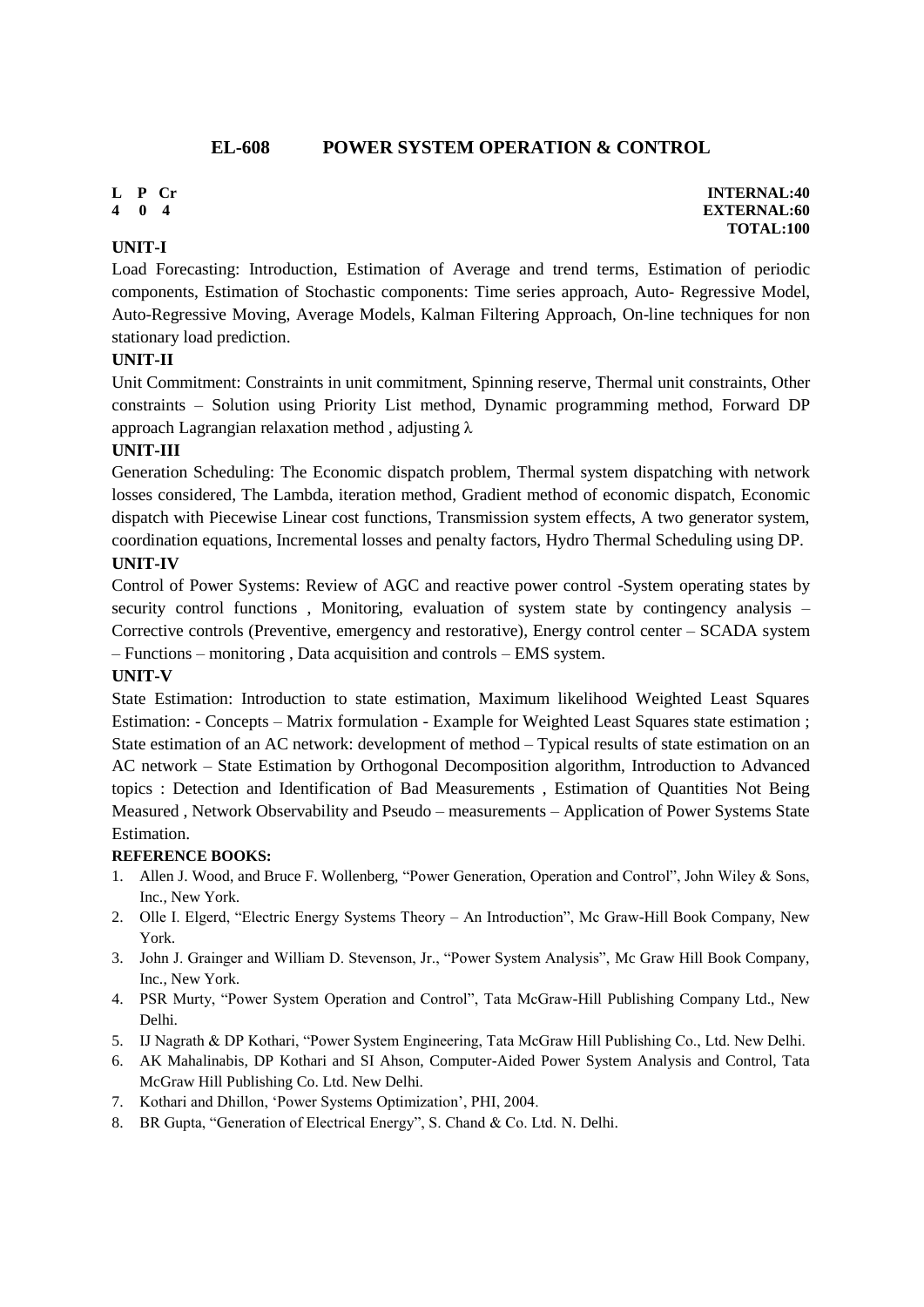#### **EL-610 ARTIFICIAL INTELLIGENCE LAB**

**L P Cr 0 2 1**

**INTERNAL:60 EXTERNAL:40 TOTAL:100**

Load Flow analysis using Neural Network, State Estimations using Neural Network, Contingency Analysis using Neural Network, Power system Security using Neural Network, Fuzzy Logic based AGC, Single area system, Two area system, Fuzzy Logic based small signal stability analysis, Simulation and verification of fuzzy Logic experiments using fuzzy logic trainer.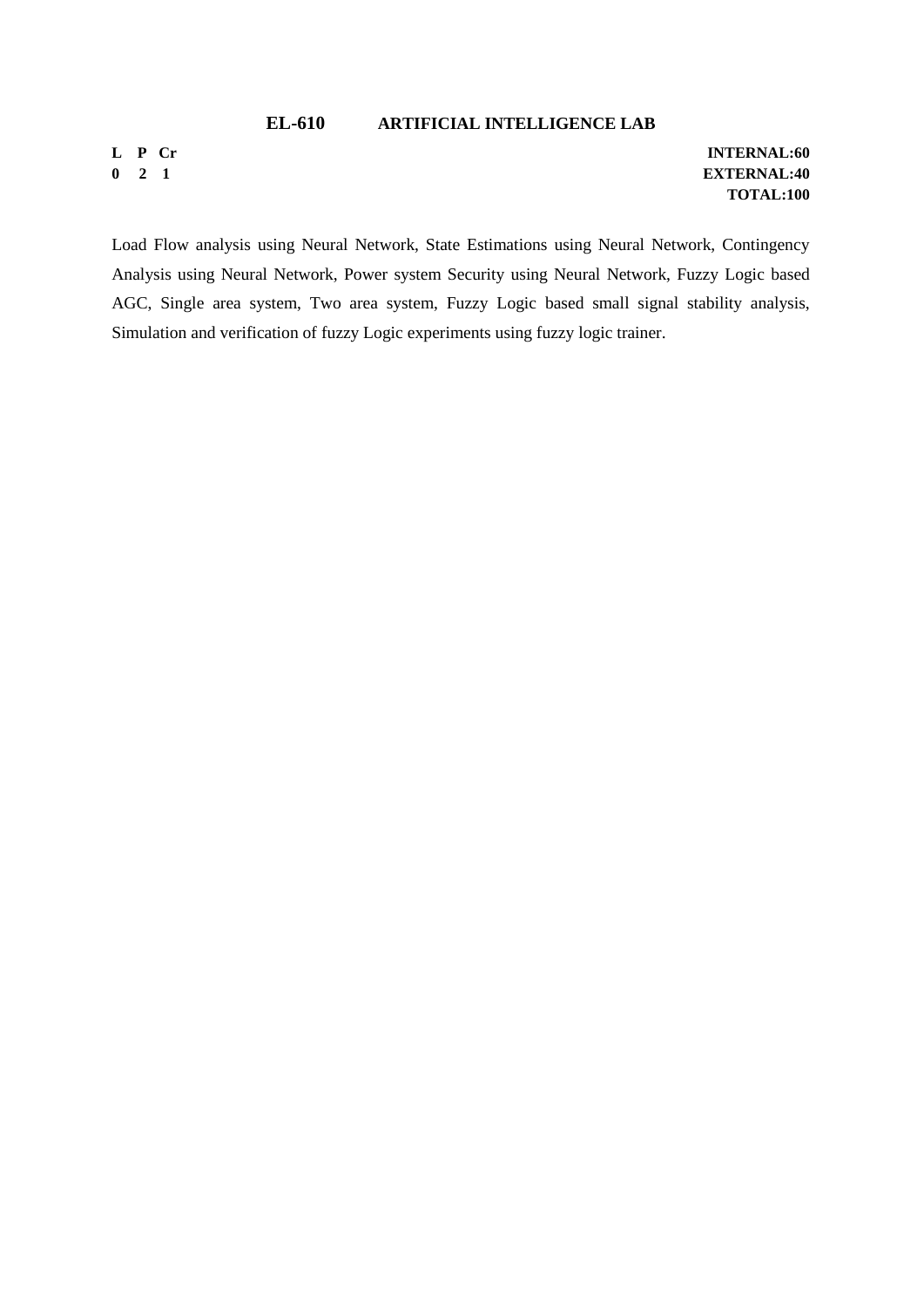# **EL-612 POWER SYSTEMS SIMULATION LAB**

# **L P Cr**

**0 2 1**

- 1. Power flow analysis by Newton-Raphson method
- 2. Power flow analysis by Fast decoupled method
- 3. Load frequency control for multi-area system using SIMULINK
- 4. Contingency analysis: Generator shift factors and line outage distribution factors
- 5. Economic dispatch using lambda-iteration method
- 6. Unit commitment: Priority-list schemes and dynamic programming
- 7. Small-signal stability analysis of multi-machine configuration with classical machine model using Power System Toolbox
- 8. Transient stability study for multi-machine system using power system toolbox/SIMULINK
- 9. Learning power world simulator package and utilizing its capability for load flow studies, voltage stability studies, ATC etc.
- 10. Load flow analysis with FACTS devices
- 11. Transient stability analysis using Range-Kutta method
- 12. Available Transfer Capability calculation using an existing load flow program, power world simulator
- 13. PV/QV analysis using power world simulator
- 14. Optimal power flow study using MATPOWER/Power World Simulator/GAMS
- 15. Learning PSAT toolbox (available freely on waterloo site) and using for stability studies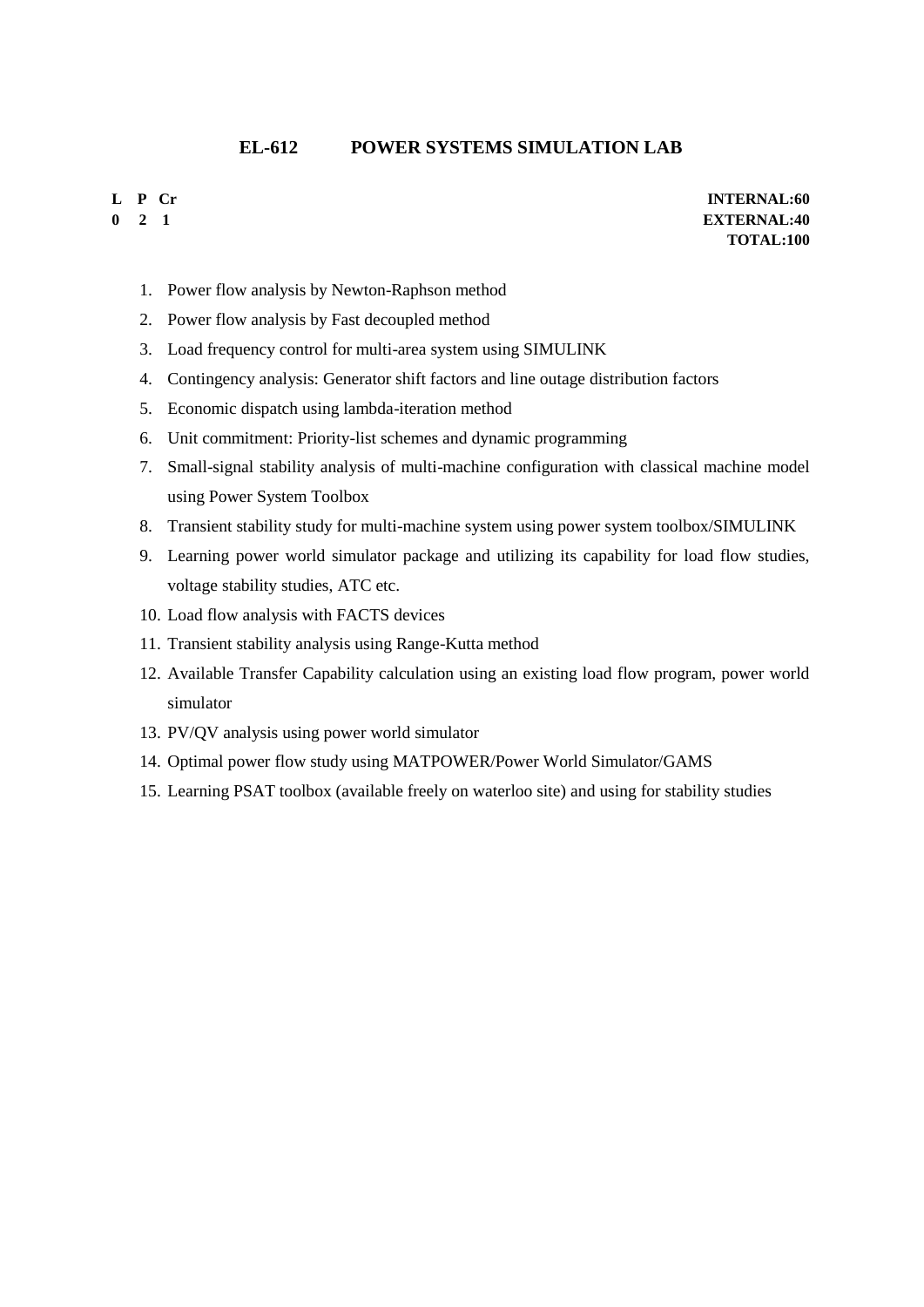# **EL-701 FLEXIBLE A.C. TRANSMISSION SYSTEM**

**L P Cr 4 0 4**

**INTERNAL:40 EXTERNAL:60 TOTAL:100**

FACTS concept and general power system consideration. Brief idea about the power semiconductor devices. Voltage source converter

Static shunt Compensator: SVC and STATCOM

Static series compensator: GCSC,TSSC,TCSC and SSSC

Static voltage and phase angle regulator: TCVR and TCPAR

Combined Compensator: unified power flow controller and interline power flow controller, coordination of FACTS controller

Special purpose Facts controllers NGH-SSR damping scheme and thyristor-controlled braking resistor

#### **REFERENCE BOOKS:**

- 1. Thyristor based FACTS controllers for electrical transmission systems by R.Mohan Mathur and R.K.Verma IEEE Press A John Wiley and sons Inc. Publication
- 2. Flexible AC Transmission System by N.G.Hingorani
- 3. Flexible Transmission systems by Y.H Song and Allan T Johns lEE press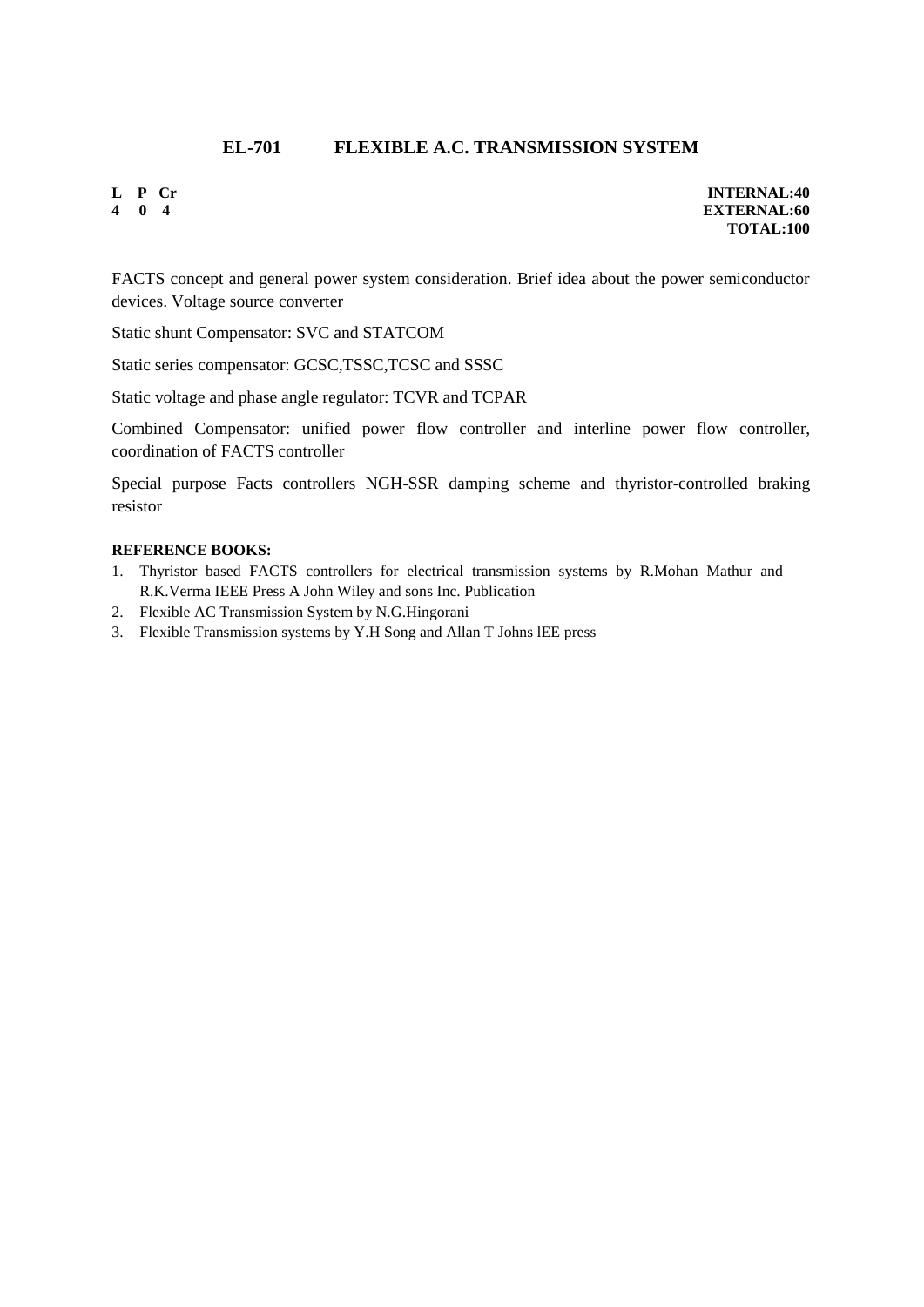# **EL-703 RECENT TRENDS IN POWER SYSTEM**

# **L P Cr**

**4 0 4**

# **UNIT-I**

Introduction to Power System Deregulation Market Models Pool & Bilateral International Experiences, Role of ISO, Market Power, Bidding and Auction Mechanisms

#### **UNIT-II**

Transmission Open Access, Transmission Pricing, Impact of Congestion and Congestion Management, ATC and Factor affecting ATC Determination of ATC, Ancillary Services and their management, Electricity Bill 2003 and its impact on ESI in India

# **UNIT-III**

Power System Computation and Computer Application

#### **UNIT-IV**

OPF and its Formulation, Solution Techniques NLP Methods, LPOPF Interior Point Method. AI Techniques and Genetic Algorithm

#### **UNIT-V**

SCADA & Distribution Automation, Energy management systems, Power system communication, PLCC Digital Communication, Microwave communication - Utility communication architecture, Java and Web based technologies. Software Agents

#### **REFERENCES:**

- 1. Lei Lee Lai, Power System restructuring and deregulation. John Wiley and Sons, UK. 2001.
- 2. K. Bhattacharya, MHT Bollen and J.C Doolder, Operation of Restructured Power Systems, Kluwer Academic Publishers, USA, 200 I.
- 3. AJ Wood and B.F Wollenberg. Power System Operation and Control, John Wiley and Sons.
- 4. S.A Soman, S.A Khafasok, Shubha Pandit, Computational Methods for large Sparse Power System Analysis: An Object Oriented Approach. Kluwer Academic Publishers.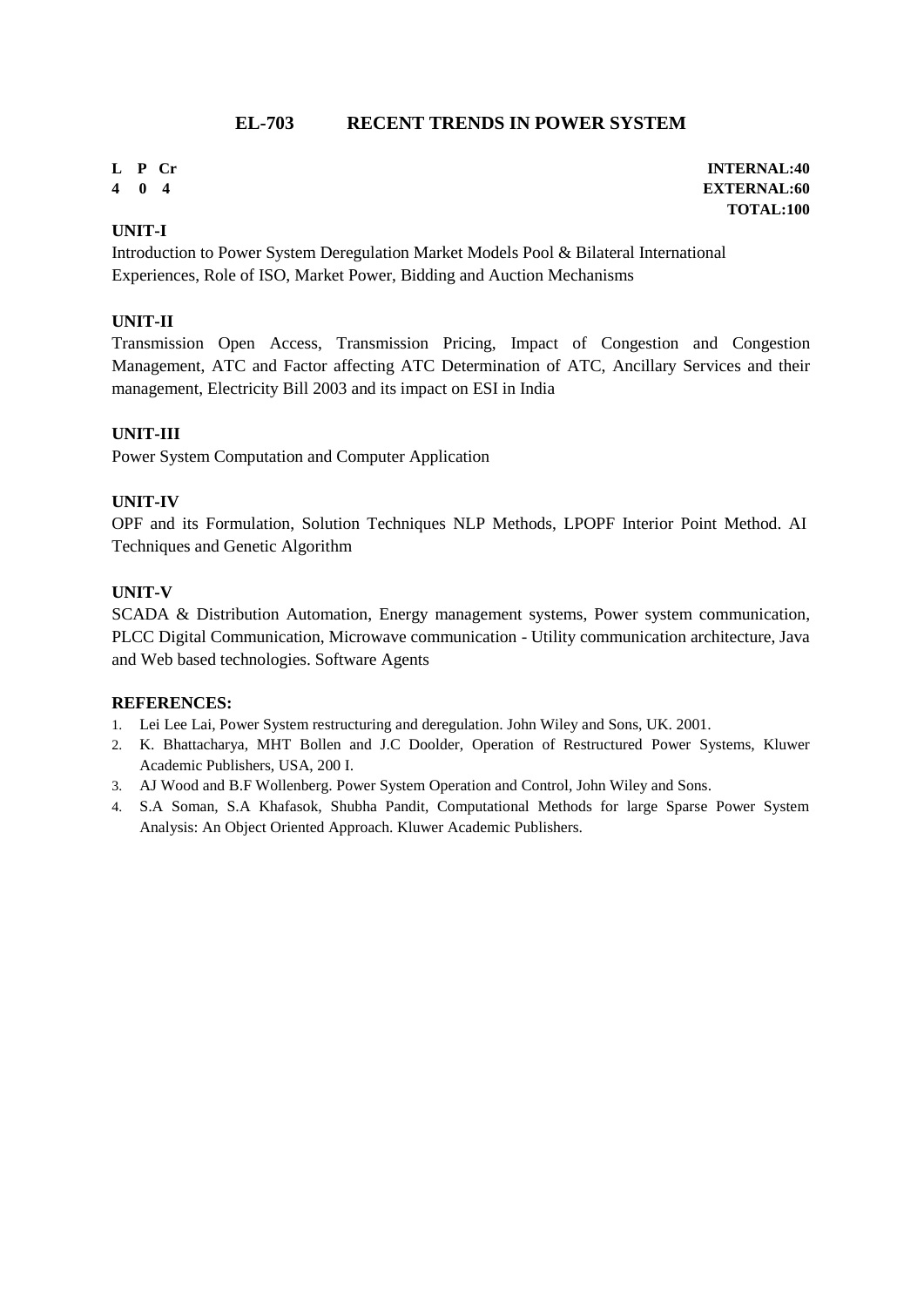# **EL-705 POWER QUALITY**

**L P Cr 4 0 4**

#### **UNIT-I**

**Introduction To Electrical Power Quality**: definition power quality. power quality issue, power quality equipment immunity, electric power quality standards

#### **UNIT-II**

**Power Frequency Disturbance**: common power frequency disturbances, voltage sag, isolation transformer, voltage regulator. Static"s UPS systems

#### **UNIT-III**

**Electrical Transients**: types and causes of transients, atmospheric causes, switching on or off, interruption of fault circuits, capacitor bank switching, motor start transients, power factor correction, capacitor switching transients

#### **UNIT-IV**

**Harmonics**: definition of harmonics, causes of voltage and current harmonics, individual and total harmonics distortion, effects of harmonics on power system devices, guidelines for harmonic voltage and current limitation, harmonic current mitigation

#### **UNIT-V**

**Measuring And Power Quality Problems**: power quality measurement devices, harmonic analyzer, transient disturbances analyzer, oscilloscopes, data logger and chart recorder, true RMS meters, power quality measurement

#### **REFERENCE BOOKS**

- 1. G.T.HEYDT, ELECTRIC POWER QUALITY, 2<sup>nd</sup> west Lafayette, IN stars in a circle, 1994
- 2. A.Ghosh ,G.Ledwich ,power quality enhancement using custom power devices, Kluwer Academic,2002
- 3. R.C.Dugan M.F.McGranaghan and H.W.Beaty ,Electric power System quality,Mc-Graw Hill, 1996
- 4. C.Sankaran , power quality. CRC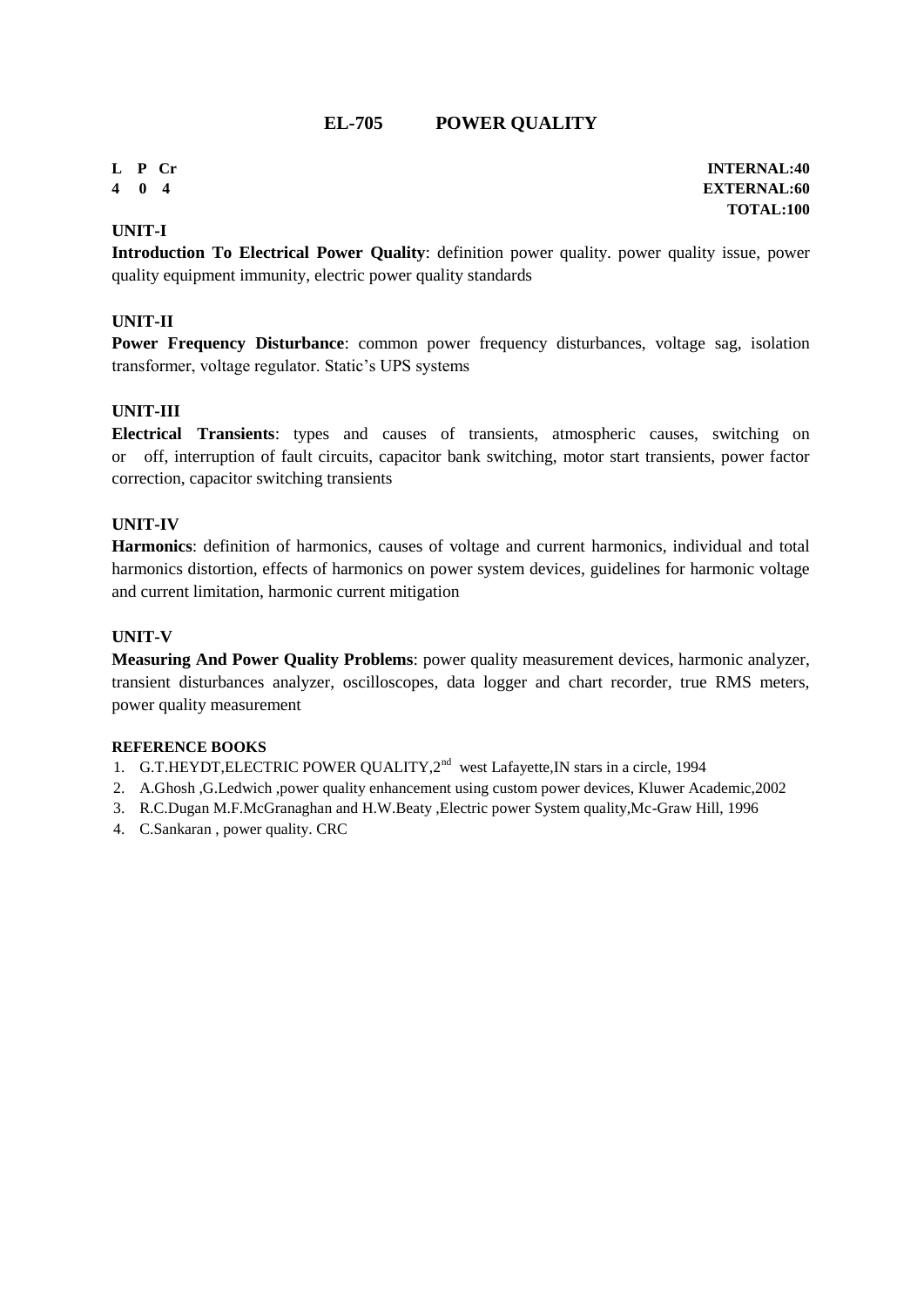# **EL-707 ADVANCED MICROPROCESSSOR AND MICROCONTROLLERS**

- **L P Cr**
- **4 0 4**

#### **UNIT-I**

Overview of microprocessor/Microcomputers: Types of computers, time sharing and multi tasking systems, batch processing, distributed processing, block diagram of simple microcomputer, hardware, software, firmware, introduction to 8086, 8088, 80186 / 80188, 80286, 80386 and 80486 **MMU** 

#### **UNIT-II**

8086 microprocessor: architecture, pin diagram, segment registers, maximum and minimum mode system, memory banking, memory (RAM or ROM) interface to microprocessor using memory mapped I/O and I/O mapped I/O techniques, address decoding, addressing modes i.e. data addressing, branch addressing and stack addressing modes.

#### **UNIT-III**

Instruction set of microprocessor and programming: data transfer instructions, arithmetic instructions, process control instructions, program development steps, instruction templates, write programs for use with an assembler, instruction timing and delay loops, assembly language program development tools, programming using if-then, if-then-else, nested if-then-else control statements.

#### **UNIT-IV**

Programmable supporting chips and their applications: 8255(PPI) , 8253/54(PTI) , 8259(PIC) , usart/uart .

#### **UNIT-V**

Microcontrollers / RISC processor: 8031/51 micro controller architecture, pin diagram, registers, external memory, counter and timer, addressing mode and instruction set, overview of RISC, based architecture of Motorola 68000, scalable architecture of SPARC chips

#### **UNIT-VI**

Microprocessor application: interfacing of microprocessor to A/D and D/A converter and their applications, interfacing of microprocessor to stepper motor, microprocessor based firing scheme for 3 phase fully controlled bridge converter, microprocessor control AC and DC drives.

#### **UNIT-VII**

Microprocessor application in power system: protective relaying, over current, impedance, MHO, reactance, bi-directional relays, measurement frequency, power angle and power factor, voltage and current, resistance and temperature control.

#### **REFERENCE BOOKS**

- 1. D.V.Hall, microprocessor and interfacing programming and hardware, TMH, 1990.
- 2. Y.Liu and G.A.Gibson, microcomputer system: the 8086/8088 family architecture programming and design.
- 3. B.B.Bery the Intel micro chip-8086/8088, 80186/80188, 80286, 80386,80486, Pentium and Pentium processor architecture programming and interfacing. PHI 1998.
- 4. Kenneth.J.Ayaia. 8051 micro controller architecture programming and applications, PRI 1998.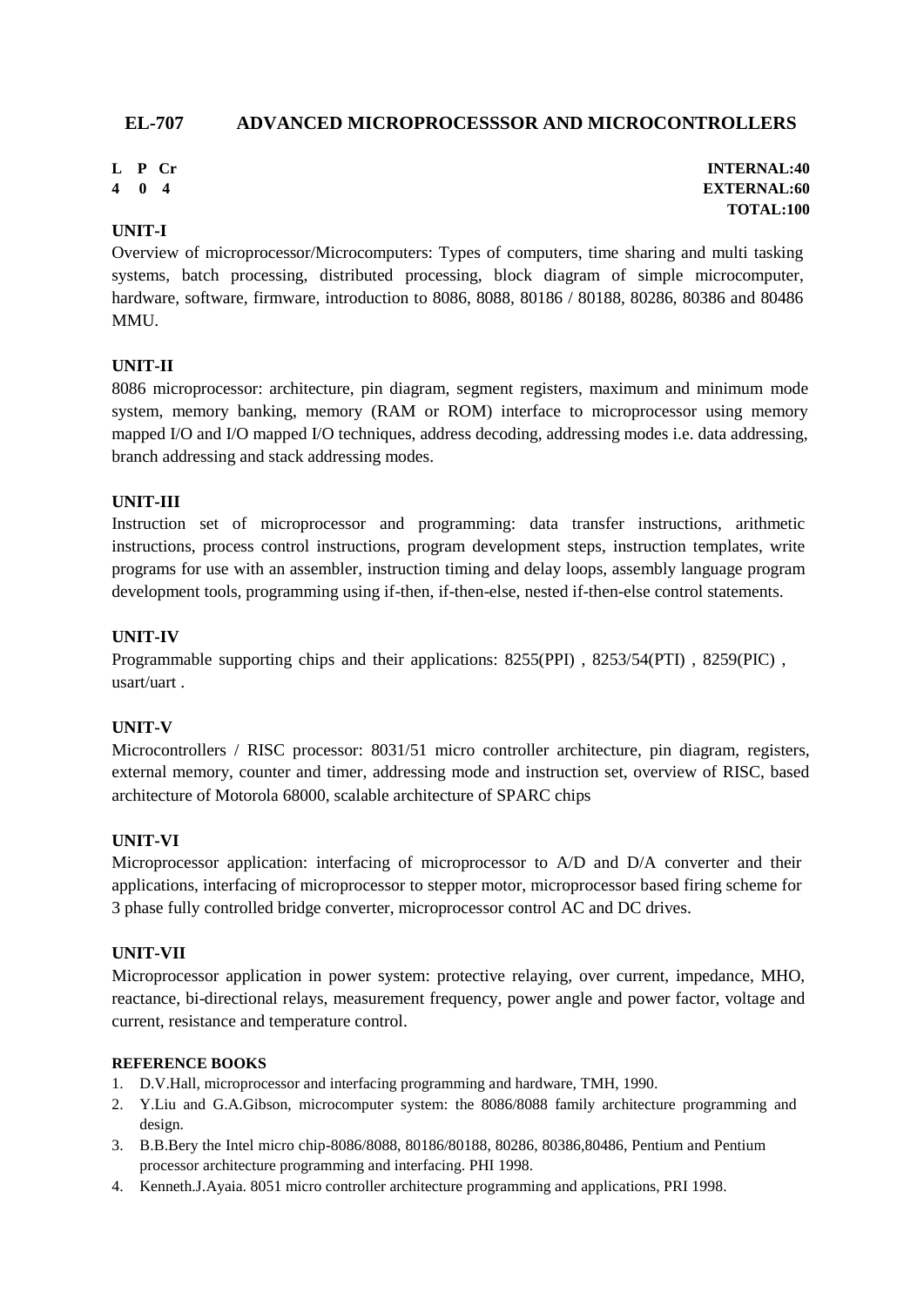# **EL-709 POWER SYSTEMS TRANSIENTS**

**L P Cr 4 0 4**

**INTERNAL:40 EXTERNAL:60 TOTAL:100**

Origin and nature of power system transients. Traveling waves on transmission lines. General wave equation. Attenuation and distortion of waves. Reflection and refraction of traveling waves at different line terminations. Traveling waves in multi-conductor systems. Transition points on multiconductor circuits.

Transient over voltages due to lightning. Theory of ground wires. Direct stroke to a tower. Effect of reflection up and down the tower. Tower grounding and counterpoises. Switching transients. Single and double frequency transients. Abnormal switching transients. Capacitance switching. Kilometric fault. Line dropping and load ejection. Closing and reclosing of lines. High charging currents. Over voltages induced by faults. Ferro-resonance. Switching transients in integrated systems. Peaking switching over voltages in EHV lines and cables.

Transients in transformers. High frequency transients and voltage distribution in transformer windings.

Protection of Power Systems against transients, and insulation coordination.

#### **REFERENCES**

- 1. I V Begley, 'Traveling waves in Transmission Systems', John Wiley (1933,51), Dover.
- 2. R. Rudenberg. 'Electric Stroke waves in Power Systems', Harvard University Press, Cambridge, Massachusetts.
- 3. Allan Greenwood, 'Electric Transients in Power Systems', Wiley Interscience.
- 4. CS Indulkar and DP Kothari, "Power System Transients, A Statistical Approach", Prentice-Hall of India Pvt Ltd., New Delhi. 110 001.
- 5. VA Venikov, "Transient phenomena in Electrical Power Systems", Pergamon Press, London.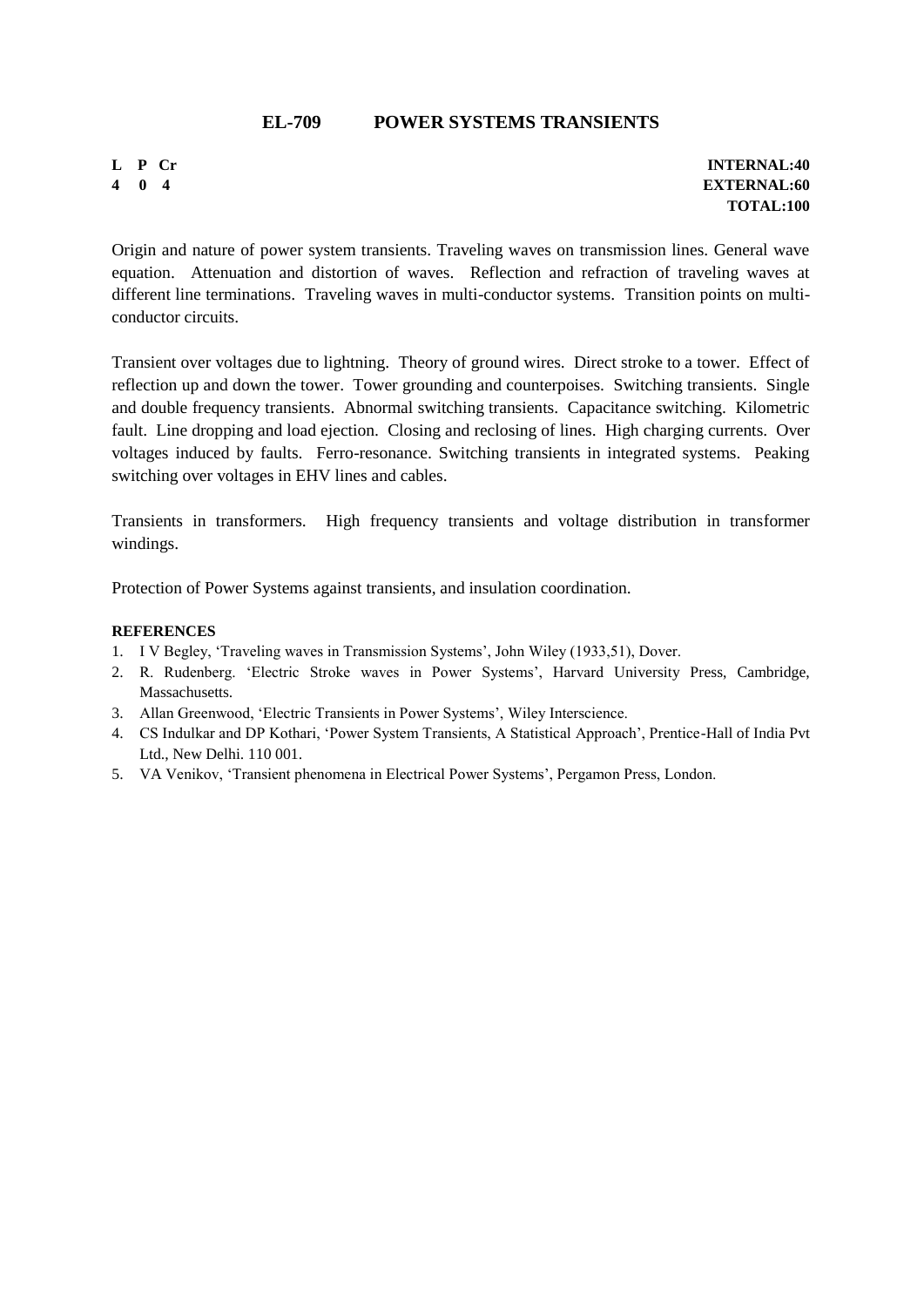# **EL-711 POWER PLANT INSTRUMENTATION**

#### **L P Cr 4 0 4**

**INTERNAL:60 EXTERNAL:40 TOTAL:100**

#### **Unit -I- An overview of Power Generation**

Brief survey of methods of power generation – Hydro, Thermal, Nuclear, Solar, Biomass, Geothermal, Wind - An outline of boilers – Feed water systems – Steam circuits – combustion process – Products of combustion process – Fuel systems – Treatment of flue gases – steam turbine – condensate systems – Alternators – feed water conditioning – Turbine bypass valves.

#### **Unit-II- Parameters and their mesurement**

Current Testing Equipment – Arnold Current Transformer test Bridge, Petch Elliott Current Transformer Test Bridge, Voltage Testing Equipment – Arnold Bridge Modification, Petch Elliot Bridge Modification, Power factor Measurement and Compensation, Capasitive Compensation for Power Factor Control, Generator Frequency Measurement. None electrical parameters – flow of feed water, fuel, air and steam with correction factors for temperature – pressure – temperature – smoke density measurements – dust monitors

#### **Unit-III- Control loops and Interlocks in Boiler**

Combustion control – Control of main header pressure, air-fuel ratio control – furnace draft and excessive air control, drum level (three element) control, main and reheat steam temperature control burner tilting up, bypass damper, super heater, spray and gas re-circulation control – B.F.P recirculation control – hot well and De-aerator level control – Pulverizer control – computers in power plant.

#### **Unit-IV- Turbine Monitoring and Control**

Turbine supervising system; pedestal vibration, shaft-vibration, eccentricity vibration. Installation of non-contact transducers for speed measurement, rotor and casing movement, Expansion measurement.

#### **Unit-V- Analyzers in Power Plant-I**

Thermal conductivity type – Paramagnetic type Oxygen analyzer – Infrared type and trim analyzer – Spectrum analyzer – Hydrogen purity meter- Chromatography – pH meter – conductive cell – fuel analyzer – brief survey of pollution monitoring and control equipment.

#### **Text Books:**

- 1. Modern Power Station Practice, Vol.6, British Electricity International Pergamon Press, London ,1992
- 2. Boiler Control Systems, David Lindlsey, McGraw Hill Book Company,1997
- 3. Power Station Instrumentation , Jervice M.J., Butterwortth Heinemann,1933
- 4. Standard Boiler Operations (Q & A), by Elonka S.M and Kohal A.L., Tata McGraw Hill.
- 5. Power Plant Technology by Wakil M.M, McGraw Hill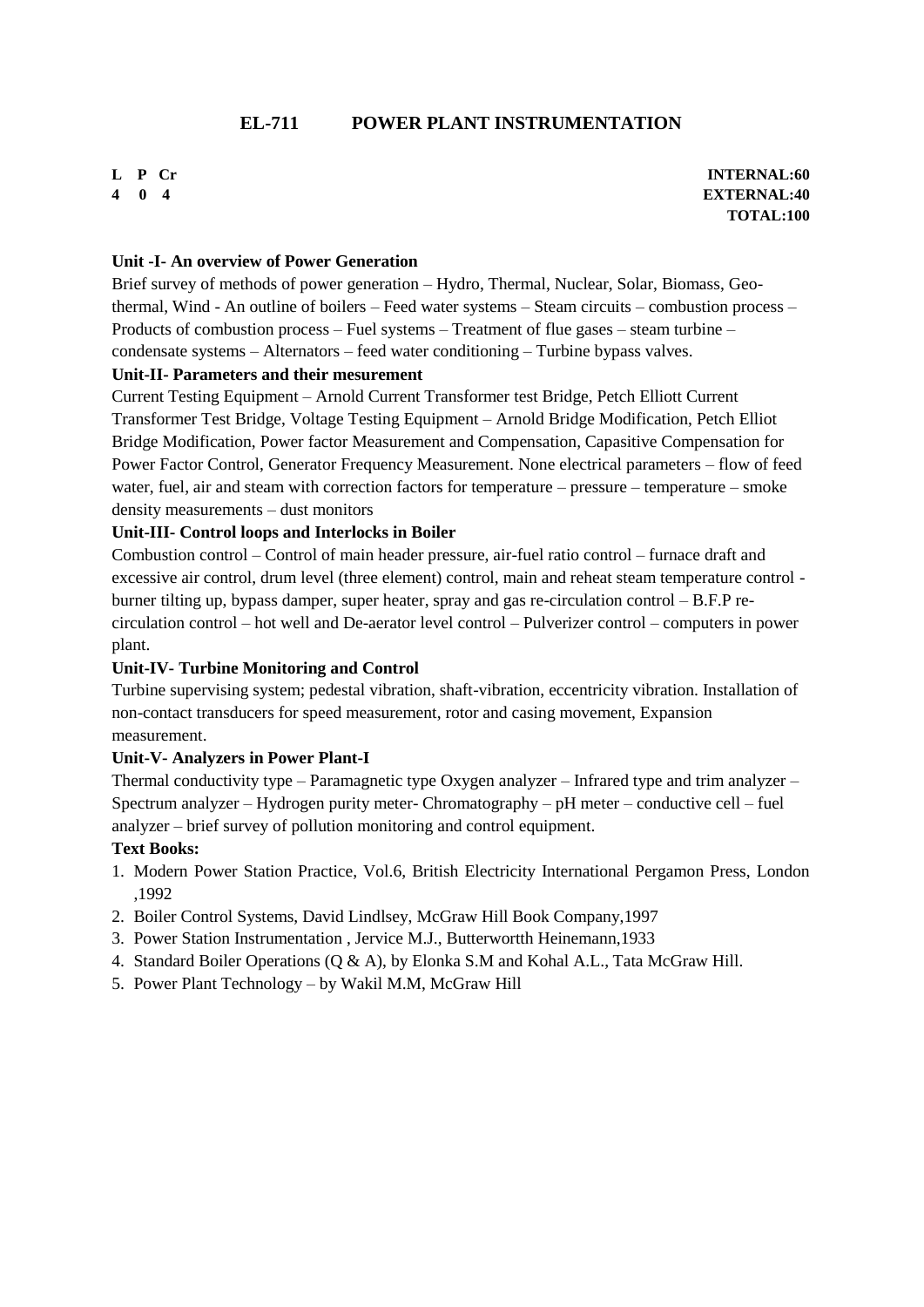# **EL-713 DIGITAL SIGNAL PROCESSING**

- **L P Cr**
- **4 0 4**

#### **UNIT-I**

Classification of signals, concept of frequency in continuous-time and discrete-Time signals A/D and D/A conversion i.e. sampling and quantization, Classification of discrete time systems, introduction HR and FIR systems.

#### **UNIT-II**

Analysis of discrete-time linear time invariant systems, techniques for the analysis of linear systems, convolution sum, properties of convolution and the Interconnection of LTI systems, stability of LTI systems, difference equation to Describe the LTI system, impulse response of LTI system.

#### **UNIT-III**

Z-transform, ROC, properties of Z-transformation, rational Z-transformation, one sided Ztransformation, solution of difference equation, basic network structure for HR system: direct form, cascade form, parallel form, basic network structure for FIR systems, DFT and its properties, fast Fourier transforms (FFT), decimation- In-time algorithm, decimation-in-frequency algorithm, design of HR filter by the bilinear transformation, design of FIR filter using window, property of the FIR filters.

#### **UNIT-IV**

Linear prediction and optimum linear filters-forward and backward linear Prediction, levinson Durbin algorithm, schur algorithm, AR & ARMA model, Wiener filter –FIR, HR, non causal (speech recognition applications).

#### **UNIT-V**

Harmonics analysis models-pisasenko, music, ESPRIT and applications to power Systems

#### **UNIT-VI**

Effects of finite register length in digital signal processing, effect of truncation or rounding, finite register length effects in realization of HR digital signal filters: statistical analysis of quantization in fixed point realization of HR digital signals, statistical analysis of quantization in floating point realization of HR digital filter, finite register length effects in realization of FIR digital filter, statistical analysis of quantization in fixed point realization of FIR digital filters, statistical Analysis of quantization in floating point point realization of FIR digital filter.

#### **REFERENCE BOOKS:**

- 1. Alan V.Oppenhelm/Ronald W.Schafer, Digital Signal Processing, Pearson Education.
- 2. John G. Prokis & Dimities G.Manolakis, Digital Signal Processing, PHI, 1998.
- 3. Dimities G. Manolakis, Vinay K. Ingle & Stephen M Kogon, Statistical and Adaptive Signal Processing, McGraw Hill International Editions.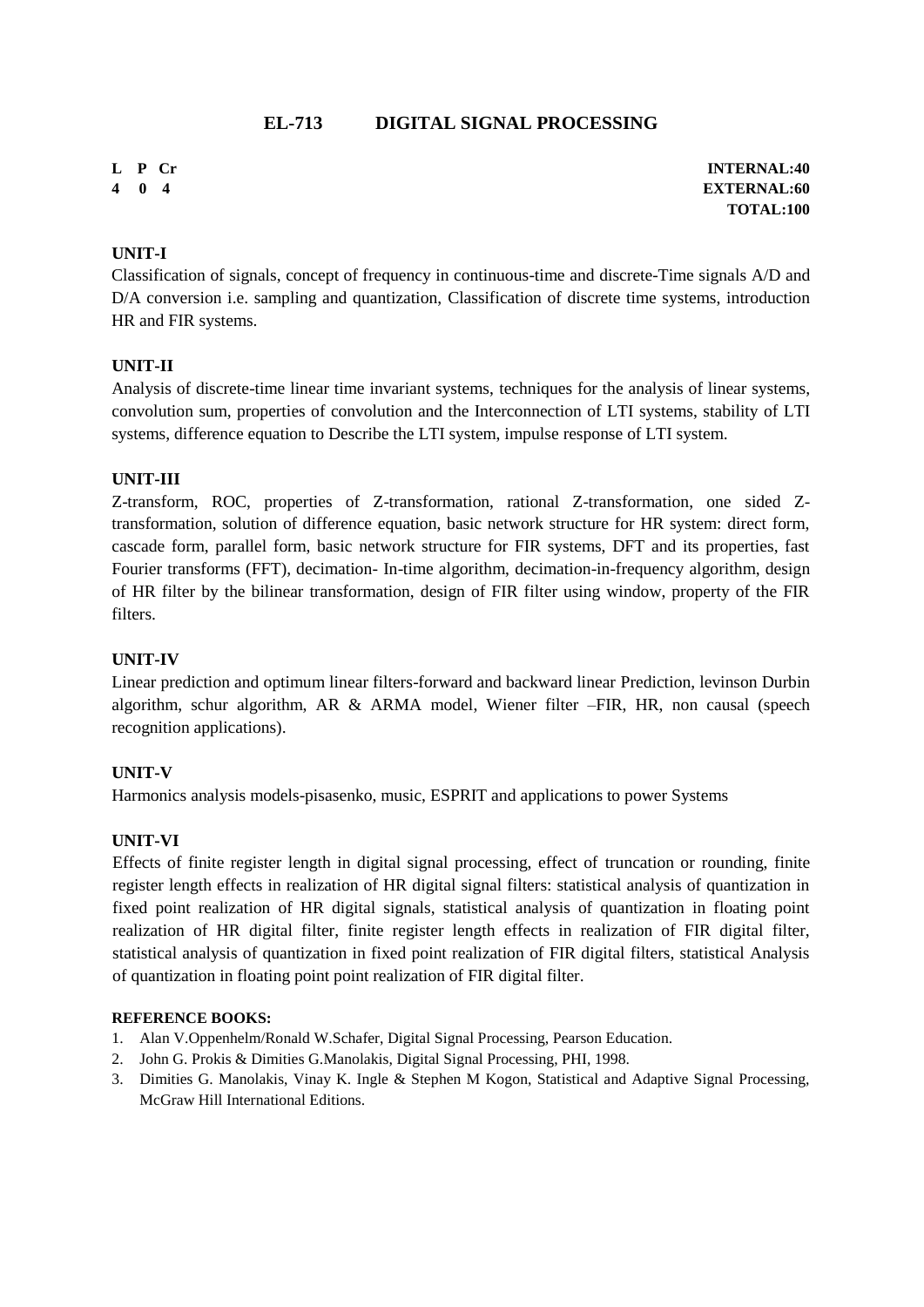**L P Cr 4 0 4**

**INTERNAL:40 EXTERNAL:60 TOTAL:100**

# **UNIT-I**

Introduction: communication links required in telemetry, tele control and tele protection. Analog and digital communication: speed and banding requirement, noise in power systems. Communication links: PLCC, microwaves, telephone lines, satellite, fibre optics. Requirements of various communication equipments used in power systems. Computer networking in power system

#### **UNIT-II**

Review of data communication techniques. OSI/TCP/IP models, transmission media, BW limited signals. Max. Bit rate, wireless transmission, satellite communication, PSTN, mobile telephone communication, Data transmission, line coding, error control coding, Data switching, circuit switching, massage and packet switching, Network model ISO-OSI model, primitives and services.

#### **UNIT-III**

Data link control, MAC layer protocols, Simplex, pipelined and sliding window protocols, Simplex performance analysis. X-25 data link layer. Random access techniques, Pure Signed and finite population. ALOHAs. Stability in ALOHAs. Local area networks LAN topologies and protocols, implementation and performance issues.

#### **UNIT-IV**

Routing and congestion control static, adaptive, centralized and distributed routing procedures, congestion control, synchronization. session and presentation layer synchronization issues, formatting, data compression, data security. Routing Algorithm-DV routing, link state hierarchical, broadcast routing. Routing for mobile agent. Ad-hoc networks, peer to peer networks and congestion control.

#### **UNIT-V**

High speed LANs, WAN, BW optimization. FDDL 100 VG-Any LAN. 100 Base-T. Gigabit Ethernet, Fiber channels Layering, ISO Ethernet,ISDN. Switched Multi megabit Data services, Frame relay working, ATM, ATM migration issues.DSL . ADSL. HDSL. VDSL. SDSL. RADSL.DEVICE MANAGEMENT BY SNMP.

#### **UNIT-VI**

Transport layer. Quality of service transport classes. Design issues, buffer management. TCP/IP-IP scheme (Class A, B and C), IPV6.0 (Architecture, implementation details, advantages, disadvantages), virtual Lans, Fire-walls.

#### **UNIT-VII**

Network security-Cryptography, compression, VOIP, video conference, Video on demand, oipher modes. Digital signatures, wireless security, virtual private networks, IPSEC E-mail security.

#### **UNIT-VIII**

Noise in power systems. Communication links PLCC, satellite, fibre optics. Requirement of various communication equipments used in power system, computer networking in power system.

#### **REFERENCE BOOKS**

- 1. Principle of network and system administration by Mark Burgess. Wiley Publisher.
- 2. Computer networks by Tenenbaum.
- 3. STICP/IP Network administration by Giaig Hunt
- 4. Data communication & networking- by Frozen
- 5. Communication networks- by Leon Garcia & Widjaja (Tata McGraw hills)
- 6. TCP/IP Networking-by Comer (3 volume)
- 7. High speed networks by Parneii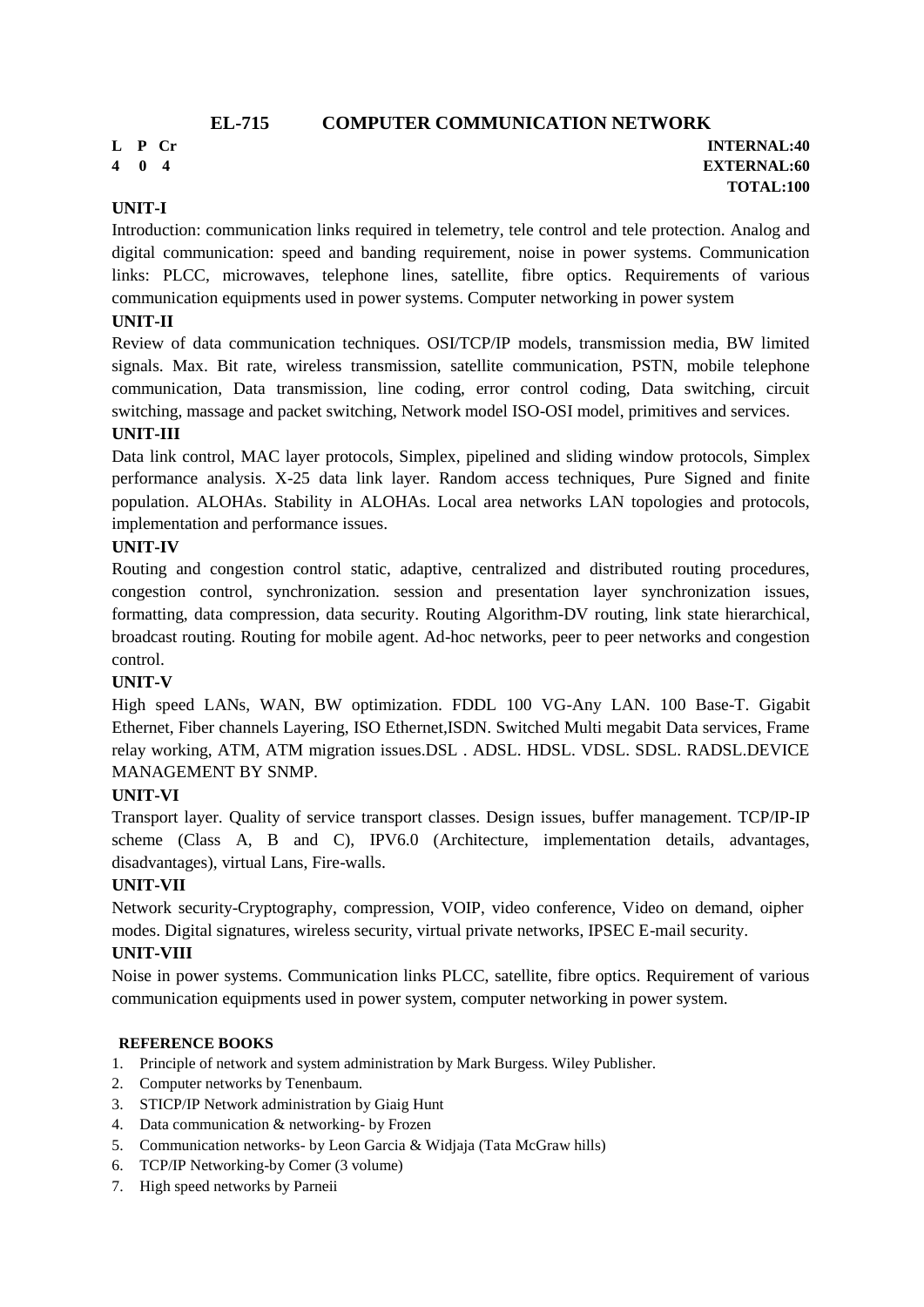#### **EL-717 SOLID STATE CONTROL OF DRIVES**

**L P Cr 4 0 4**

**INTERNAL:40 EXTERNAL:60 TOTAL:100**

ROM based control of converters such as rectifiers, choppers, invertors, and cycloconvertors. Use of PLL for speed control. Basic microprocessor system for speed control of drives. Field oriented control and programmable controllers. VSl and CSI converter with PWM techniques for implementation of the filed oriented control. Energy saving drive system. Transfer function of converter controlled drive and analysis. Synchronous reluctance motor drives. Sensorless control. Direct torque control. Direct and indirect vector control. CLM drives. Power quality improvement in drives.

#### **REFERENCES**

- 1. First course on Electrical drives by S.K. Pillay, New Age Rs 130
- 2. Thyristorized power controllers by G.K. Dubey, S.R. Doradla; New Age; Rs 200
- 3. Electric drives by De&Sen; PHI
- 4. M.HJ. Bolan, "Understanding Power Quality Problems" , Standard Publishers and Distributors, Delhi.
- 5. TJ.E. Miller; " Brushless Permanent Quality magnet and reluctance motor drives" , Oxford Science New York
- 6. T. Kenjo and S. Nagamori, "Permanent-Magnet; design and Application", McGraw-Hill
- 7. TJ.E. Miller; "Switched Reluctance Motors and their Control" Magna Physics Publishing Co. and Claridon Press
- 8. B.c. Kuo, "Theory and Applications of Stepper Motors", West Publishing Co.
- 9. V.Ashani, "Sepper Motors, Fundamental, Applications and Design", New Edge International Ltd., New Delhi
- 10. H.E. Jordan, "Energy Efficient Motors and Their Applications", Pienum Press New York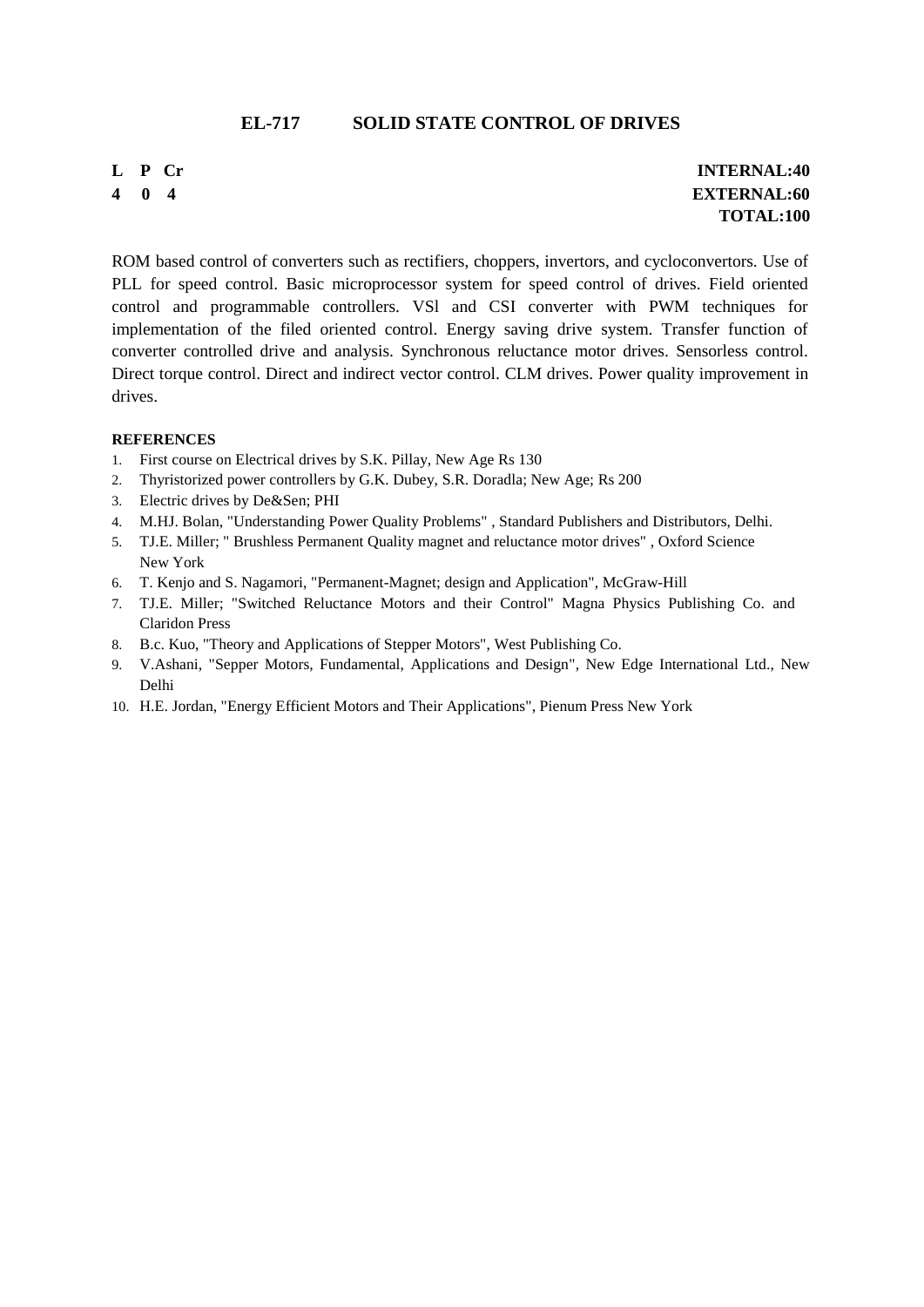# **E-601-C MODERN CONTROL SYSTEM**

**L P Cr 4 0 4**

#### **UNIT-I**

**State Variable Analysis –** Introduction, vectors and matrices, state variable representation, conversion of transfer function model to state variable model, conversion of state variable model to transfer function model, decomposition of transfer function into canonical state variable models, Eigen values and Eigen vectors, solution of state equations. Concept of controllability and observability, equivalence between transfer function and state variable representation.

#### **UNIT-II**

**Discrete time system and Z transform methods –** Introduction to discrete time system**,** the Z transform, solution of difference equations, inverse Z transform, pulse transfer function, Stability analysis in Z plane.

#### **UNIT-III**

**State variable analysis of discrete time system –** state space analysis of linear discrete time system, controllability and observability, multivariable system.

#### **UNIT-IV**

**Pole placement and state observers –** introduction, stability improvement by state feedback, necessary and sufficient condition for arbitrary pole placement, state regulator design, design of state observers, state feedback with integral control, digital control system with state feedback.

#### **TEXT BOOKS –**

- 1. Control System by B. C. Kuo.
- 2. Digital and non linear control by M. Gopal
- 3. Control System by Nagrath and Gopal.